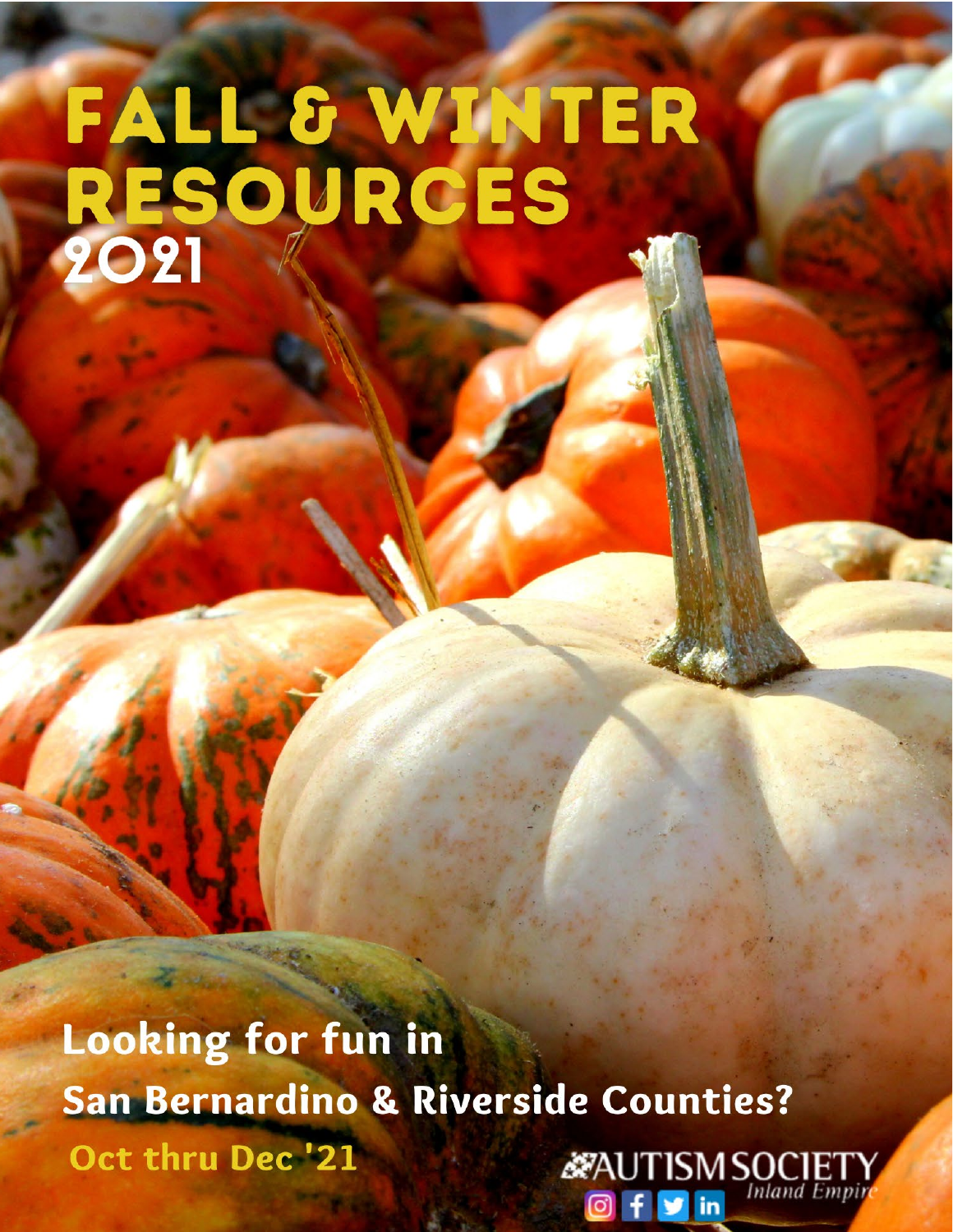

Thank you to our fabulous Resource Specialist, Melissa Cardona for compiling this resource. Each quarter, we update and publish a season Recreation Guide in addition to the over 700 resources we have listed on our Resource Directory available at [www.ieautism.org/resources.](http://www.ieautism.org/resources)

We have included resources which only serve individuals with disabilities as well as those organizations and businesses who may be "friendly" and accepting of our population. In this issue, we have included a mix of those who are offering in-person and online opportunities.

Contact information is provided for each of the resources. To avoid disappointment due to schedule changes or space limitations, we encourage parents to call to make sure the listed activity is available and meets you and your loved one's needs. You may also consider checking your city Park and Recreation Department – many of them offer adaptive programs.

If you have any additions or corrections, you can contact us at [info@ieautism.org](mailto:info@ieautism.org)

We hope this helps your family find the services you are looking for. Best Wishes for a healthy 2021 to you and your family!

Sincerely,

Beth Burt Executive Director

*The Autism Society Inland Empire Autism (ASIE) maintains these Resource Listings as a service to families as a*  reference tool. Every effort is made to ensure listings are up to date. ASIE does not endorse or claim to have *personal knowledge of the abilities of those listed. The resources listed are not intended as a recommendation, referral, or endorsement of any resource or as a tool for verifying the credentials, qualifications, or abilities of any organization, product or professional. Users are urged to use independent judgment and request references when considering any resource associated with diagnosis or treatment of autism, or the provision of services related to autism.*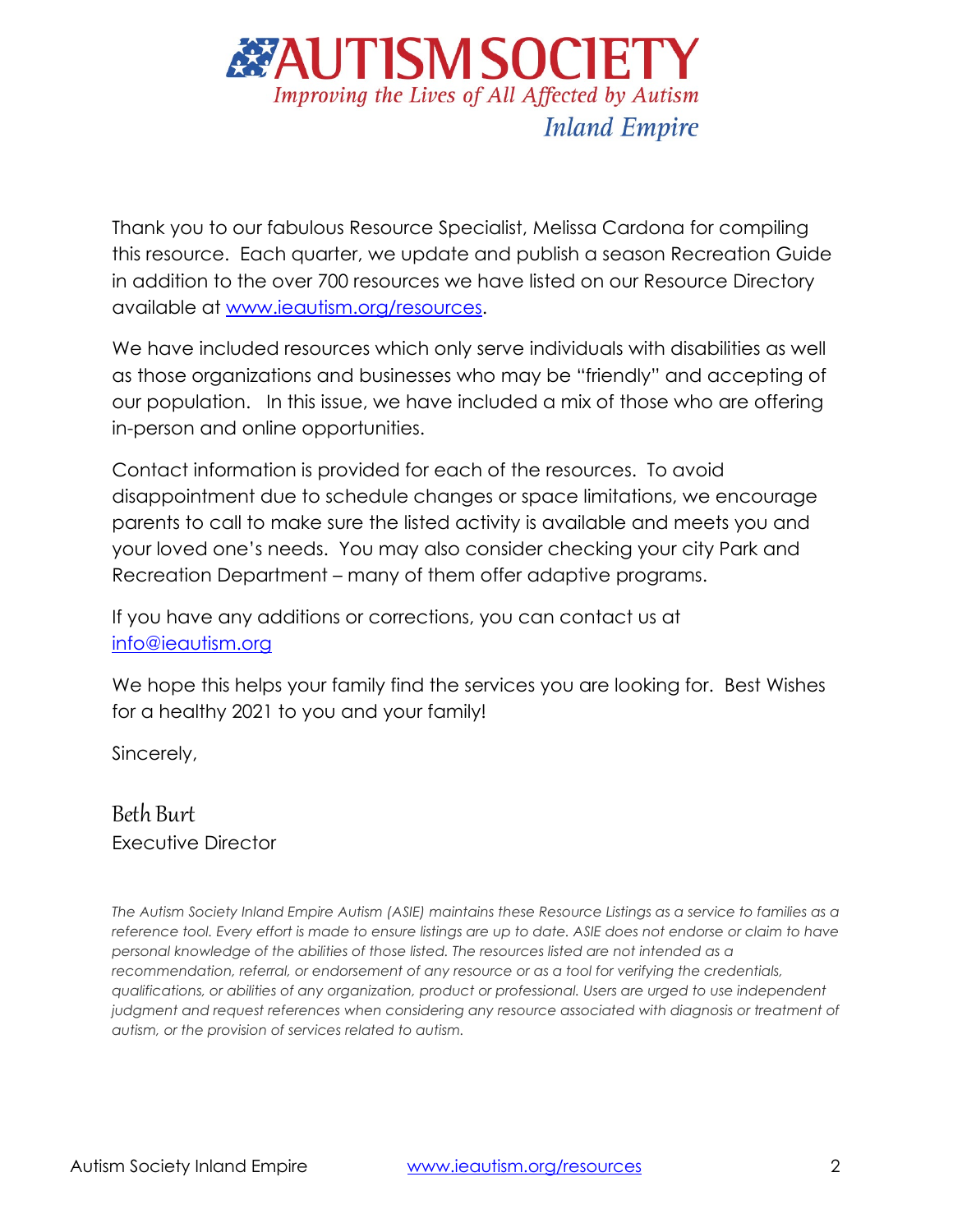# **Table of Contents**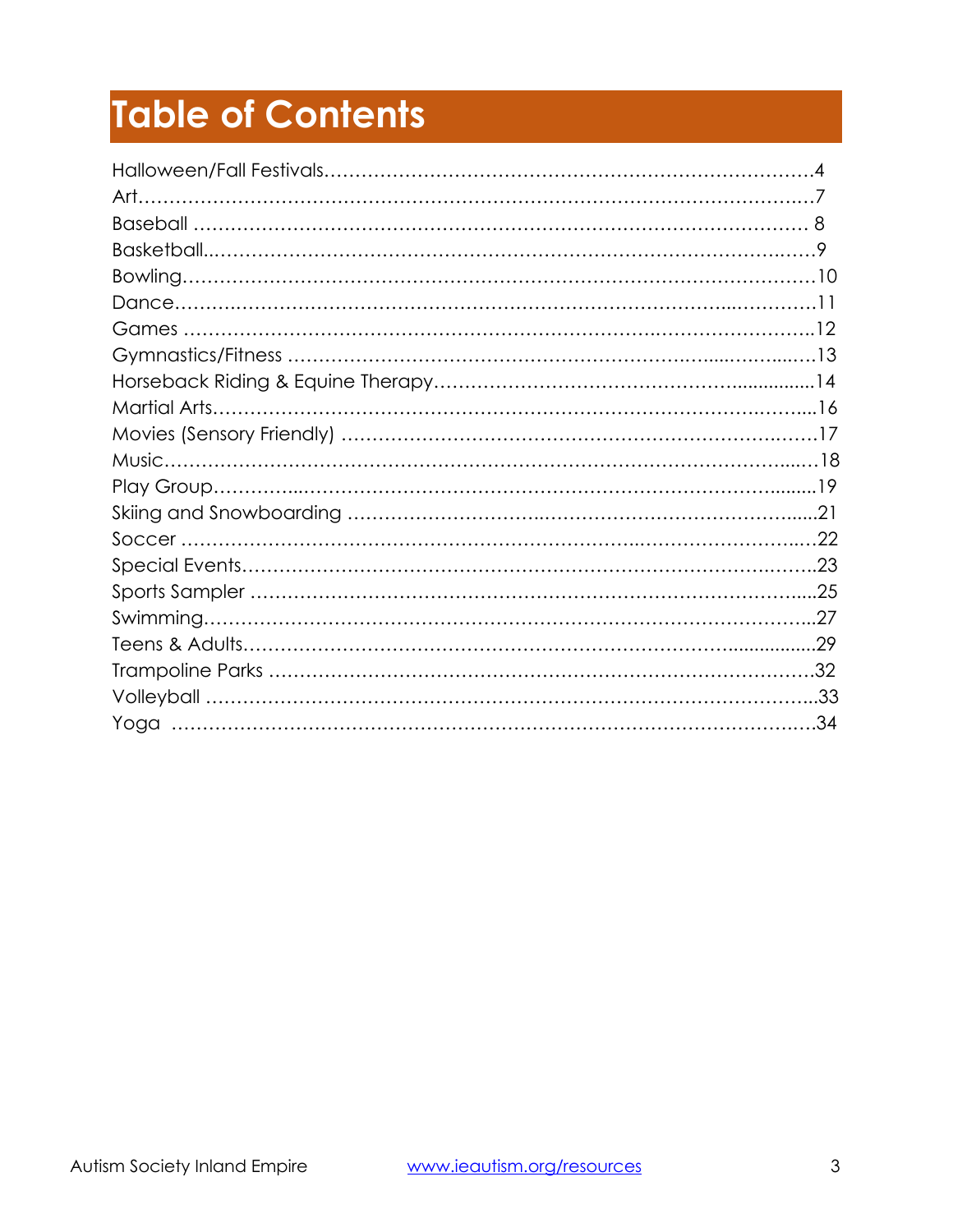# **Halloween/Fall Festivals Fun!**

# **Rock'N Our Disabilities Spooktacular Trunk or Treat & Halloween Dance**

Epicentre Recreation Center 17508 Hercules St, Building C Hesperia, CA 92345 Saturday October 16, 2021 1pm-3pm Sign-Up for Family Ticket to Attend \*REQUIRED\* <https://form.jotform.com/212162984267158> Costumes, Fun, Dancing & Vendors

# **Southern California Resource Services Trunk or Treat Spooktacular Event**

1950 S Sunwest Lane San Bernardino, CA Saturday October 16, 2021 5pm-8pm For more info 626-587-5010 or e-mail Hector Ochoa, at [hochoa@scrs-ilc.org](mailto:hochoa@scrs-ilc.org) Cotton Candy, Popcorn, Petting Zoo, Candy, Disability Resources, Giveaways, Costume contest and more!

# **Romeo & Friends, Inc. Halloween Dance Party**

Veterans Memorial Park Community Center 4393 Riverview Drive Jurupa Valley, CA 92509 Sat October 16, 2021 6pm-8pm [https://www.eventbrite.com/e/exceptional-halloween-dance-party-tickets-](https://www.eventbrite.com/e/exceptional-halloween-dance-party-tickets-167327590327)[167327590327](https://www.eventbrite.com/e/exceptional-halloween-dance-party-tickets-167327590327) Join us for a SPOOKtacular good time! We will have a costume contest, crafts,

snacks, dancing, and more!

# **DSFRC- Fall Festival**

Las Flores Park 3175 Bolling Ave La Verne, CA 91750 Saturday, October 23, 2021 12pm-3pm Please register at: [https://downsyndromefamilyresourcecenter.org/events/fall](https://downsyndromefamilyresourcecenter.org/events/fall-festival-2/)[festival-2/](https://downsyndromefamilyresourcecenter.org/events/fall-festival-2/) by October 15, 2021 Lunch provided at 12:30 for those who are PRE-registered. Costume contest at 1:30 and Pumpkin Contest at 2:30 (bring your pumpkin PRE-carved or decorated) Trick or Treating, Crafts, Games & Prizes. Bring your own chairs. Questions- call Denise (909)286-4460 or Barbara (626)483-1492

# **Leaps & Bounds Fall Festival**

4211 Valley View Avenue Norco, CA 92860 Saturday, October 23, 2021 3pm-7pm [https://fundraiser.leapspediatric.org/event/leaps-and-bounds-fall](https://fundraiser.leapspediatric.org/event/leaps-and-bounds-fall-festival/e351611)[festival/e351611](https://fundraiser.leapspediatric.org/event/leaps-and-bounds-fall-festival/e351611) Join us for our annual Fall Festival! Food, Games, Live Band, Pony Rides, Petting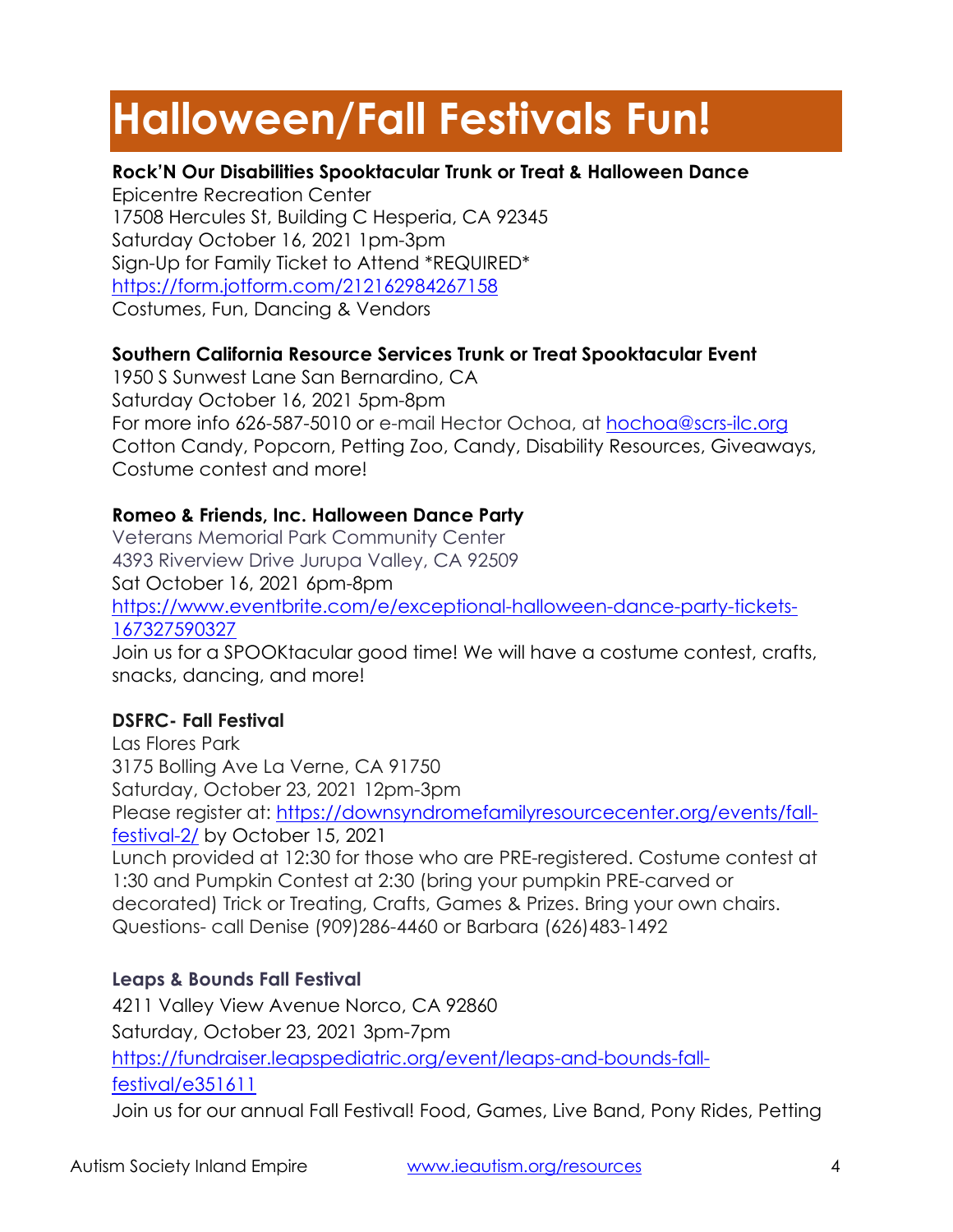Zoo, and so much more! This event is fun for the entire family and for all abilities!

# **Pretend City Museum-Family Autism Halloween Night**

29 Hubble Irvine, CA 92618 Thursday, October 28, 2021 5pm–7pm <https://www.pretendcity.org/events/family-autism-halloween-night/> This special evening is an opportunity for children and their parents/siblings/caretakers to enjoy Halloween fun in a sensory-friendly environment, along with other families. Children are encouraged to dress up in their favorite costume and trick-or-treat around the museum. Our community partners, who specialize in supporting children on the autism spectrum, will be on-hand to enrich your family's play experience with welcoming smiles and practical support.

# **Trunk or Treat-Sunridge Church**

42299 Winchester Rd Temecula, CA 92590 Friday, October 29, 2021 5:30pm-7:30pm <https://sunridgechurch.org/event/trunk-or-treat-2021/> 5:30-6:00pm: Exclusively for kids and teens with special needs

Join us for a night of trunks, fun, and loads of candy! Our parking lot provides the perfect blend of safety and festive fun for your whole family to enjoy! Costumes, invite a couple of friends, and join us as we view the decorated trunks along our one-way footpath!

# **ASIE Rancho Cucamonga Group – Halloween Party**

Friday, October 29 7:00 pm - 8:15 pm [https://us06web.zoom.us/meeting/register/tZIkf-](https://us06web.zoom.us/meeting/register/tZIkf-2rpjwrGNLc4GDqM92yM73ShCwlD6oX)[2rpjwrGNLc4GDqM92yM73ShCwlD6oX](https://us06web.zoom.us/meeting/register/tZIkf-2rpjwrGNLc4GDqM92yM73ShCwlD6oX)

Join us for a Not-So-Scary Virtual Halloween party. Costumes are encouraged. This event is intended for independent adults over 18 years old. No parents. You must RSVP.

# **Halloween Spooktacular CAR-nival Drive Thru- Autism Society Inland Empire**

43900 San Pablo Avenue Palm Desert, CA92260 Saturday, October 30, 2021 10:00 am - 1:00 pm Cost: \$5 Participation fee per Vehicle/Family To register, please select a designated time slot for your Family to attend [https://www.eventbrite.com/e/halloween-spooktacular-car-nival-drive-thru](https://www.eventbrite.com/e/halloween-spooktacular-car-nival-drive-thru-tickets-182266462897)[tickets-182266462897](https://www.eventbrite.com/e/halloween-spooktacular-car-nival-drive-thru-tickets-182266462897)

Carnival tossing games, Trick-or-treating, Community Resource Fair, Pumpkin Patch and Giveaway, Special interactions with Characters and Performers, Free Trick-or-Treat Bag for each Participant, Family photo opportunity. Families are encouraged to decorate their vehicles and dress up in costume!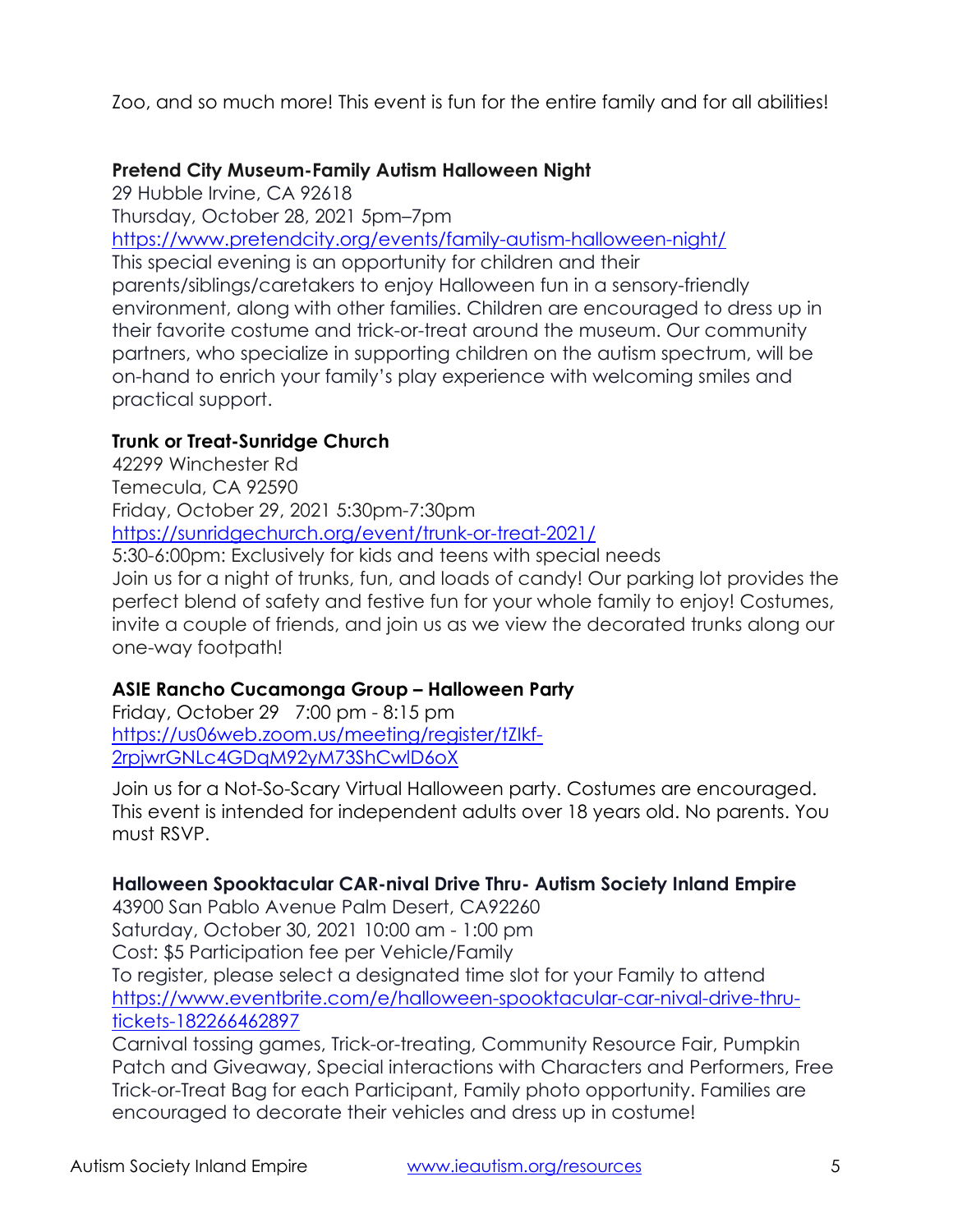# **The Adaptive Athlete 2nd Annual Halloween Trunk or Treat**

2028 W 11st Upland CA 91786

Saturday, October 30, 2021 2pm-6pm

[https://www.theadaptiveathlete.com](https://www.theadaptiveathlete.com/)

Join us for a fun-filled afternoon of trick-or-treating, activities, games, music, raffle prizes, a haunted snack bar, parent & me yoga and more!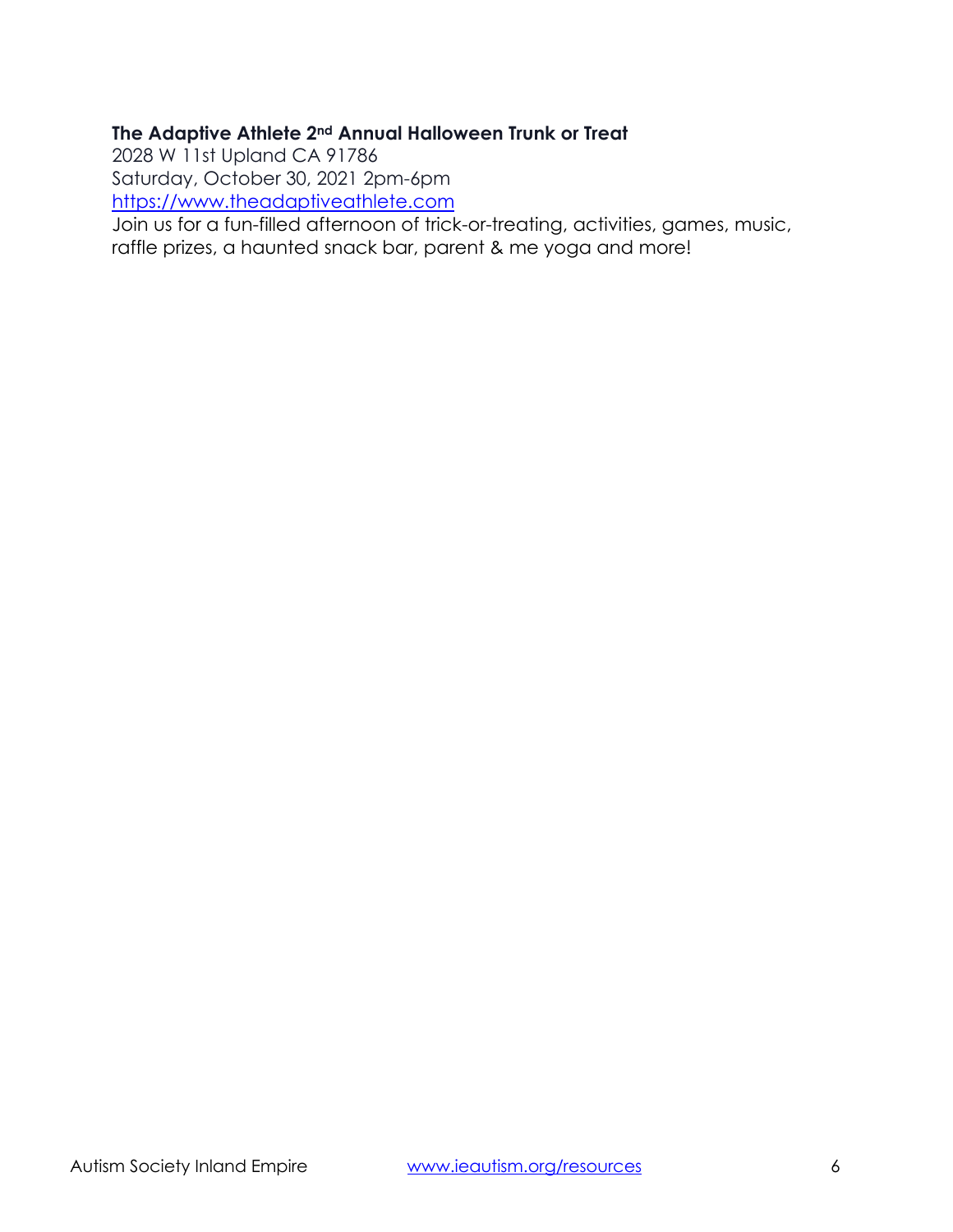# **Art**

# **Children's Art Class**

Corona Public Library 650 South Main Street Corona, CA 92882 951-736-2384 Every Thursday 3pm-4:30pm <https://www.coronaca.gov/Home/Components/Calendar/Event/32412/544> For children with special needs in K-6th Grades with their Caregivers

# **EEK Fitness – Art Class**

Hemet United Methodist Church 530 S. Buena Vista St Hemet, CA 92543 Thursdays: Oct 14th & 28th, Nov 11th & 18th, Dec 5th & 16th 5pm-6:30pm \$10 Registration fee/ \$5 per week

<https://www.eekfitness.com/current-schedule>

Our goal is to provide social and physical extracurricular activities for children and adults with special needs.

# **Let's Get Artsy! - Autism Society Inland Empire**

Art Class Via Zoom Every Tuesday 3:30pm-4:30pm <https://ieautism.org/events/>

# **Teens & Adults Adaptive Art Class**

Corona Public Library 650 South Main Street Corona, CA 92882 951-736-2384 <https://www.coronaca.gov/Home/Components/Calendar/Event/32106/544> For those 16 years and older with developmental disabilities and their caregivers

# **Special Needs Visual Arts Program – City of Temecula Recreation Dept**

Mary Phillips Senior Center 41845 6th St, Temecula, CA 92590

(951) 694-6480

#### <https://temeculaca.gov/807/Special-Needs-Programs>

For adults 18 and older with special needs. This program will enhance selfexpression, coordination, and imagination through visual arts. Participants will develop skill in painting, drawing, and visual design all while enjoying themselves. Held Thursdays from 3:00 – 5:00 pm at the Craft Room at the MPSC. Participants must register before attending.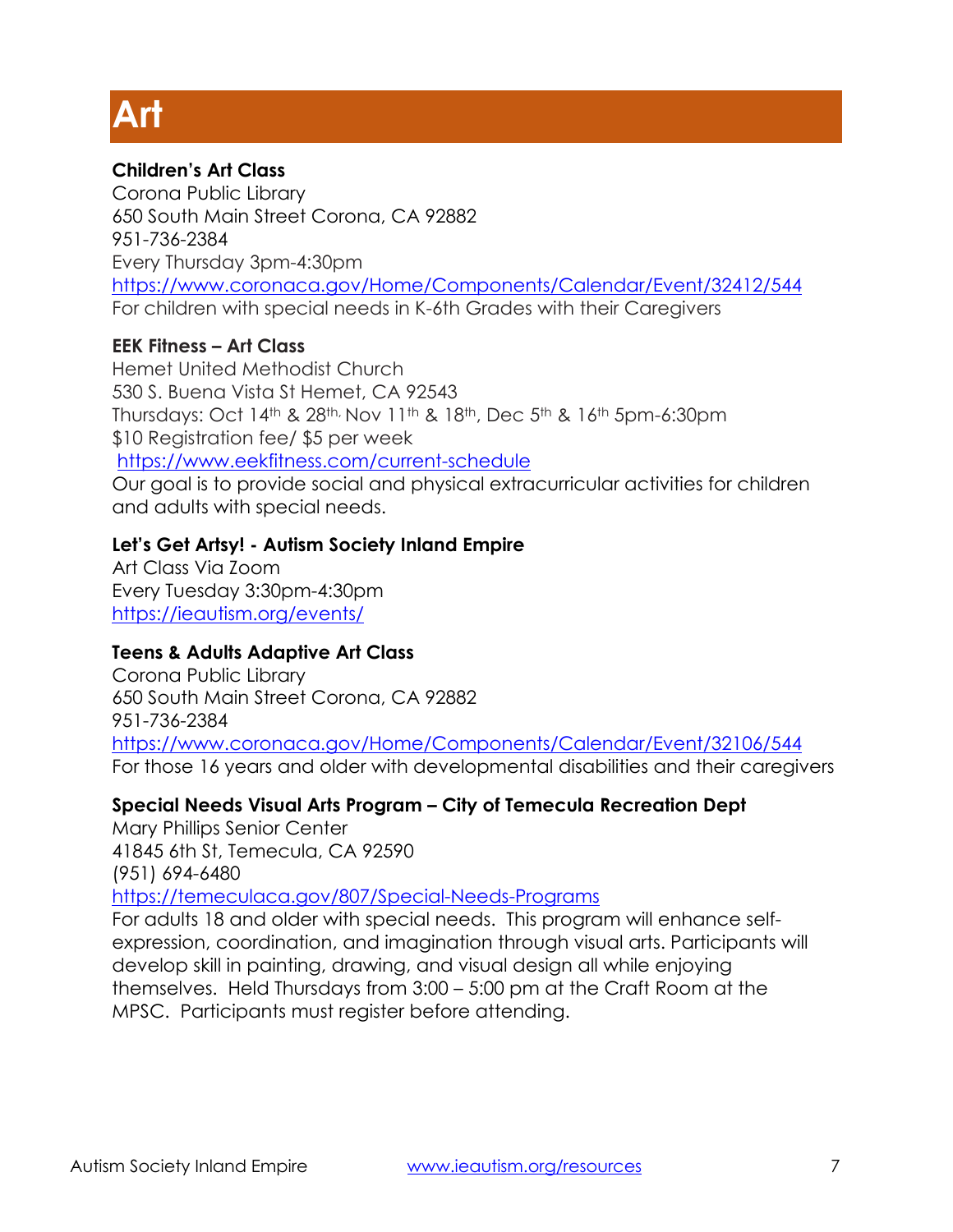# **Baseball**

# **Little League Baseball – Challenger Division**

<https://www.littleleague.org/play-little-league/challenger/>

Any individual with a physical or intellectual challenge may participate. If an individual can participate in the traditional Little League Baseball or Softball program with reasonable accommodations, they should do so. The Little League Challenger Division accommodates players ages 4 to 18; or up to age 22 if still enrolled in school. The Senior League Challenger Division accommodates players ages 15 and above (no maximum age).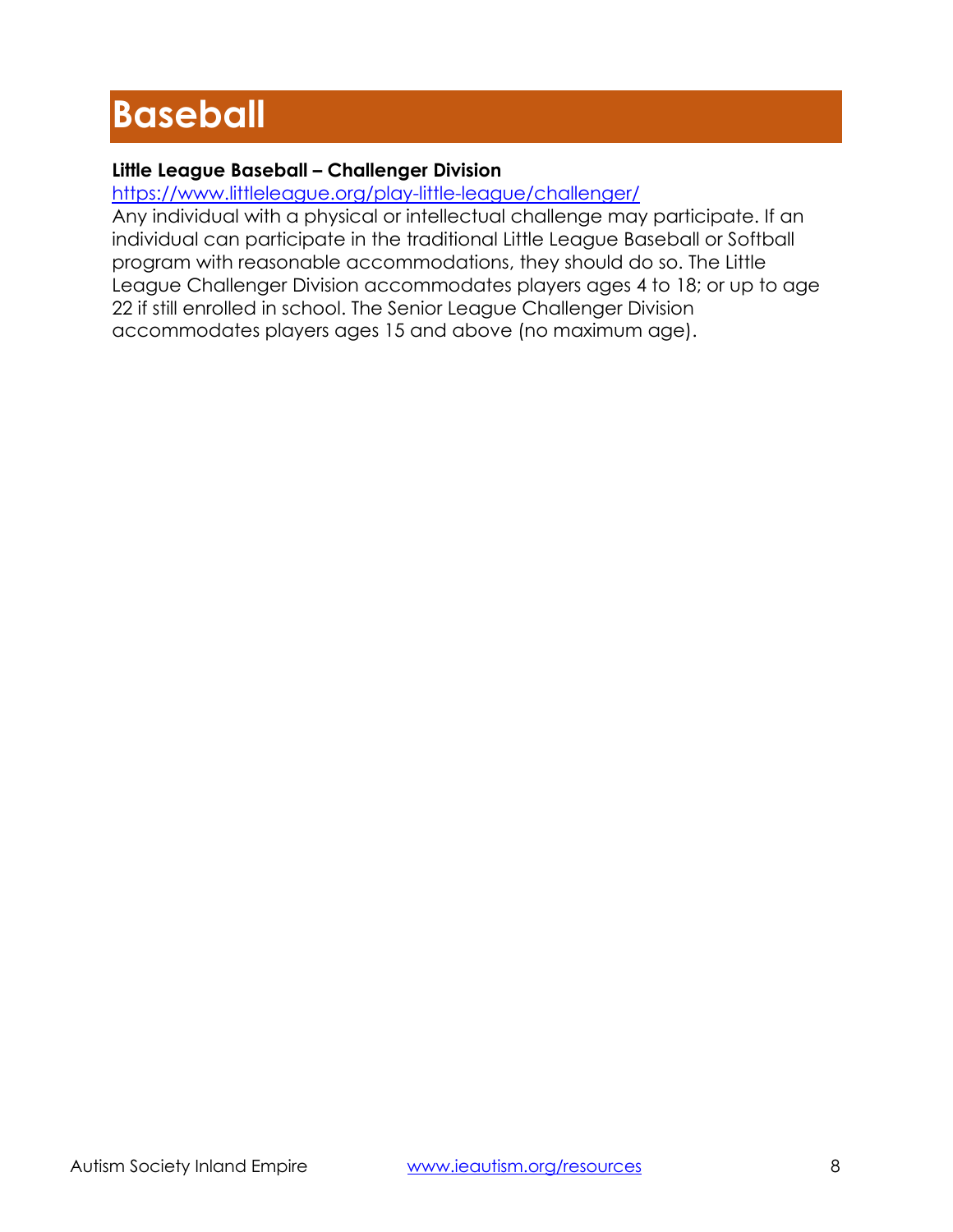# **Basketball**

# **Autism Spectrum Athletics – Winter Season Sport**

<http://www.autismspectrumathletics.org/index.html>

This program is designed for moderate to high functioning children from ages 7 to 18. Basketball team are based on age, with modified rules to benefit number of players and ability level\*

# **DRD Dragons Basketball Team – Coachella Valley**

[https://www.myrecreationdistrict.com/adaptivetherapeutic-sports](https://www.myrecreationdistrict.com/adaptivetherapeutic-sports-recreation?fbclid=IwAR36MO1JlhDwUMvVwzEZL_dQDx22OXdBsqGE0ek70uS07k-Rr6ccDNjHaM8)[recreation?fbclid=IwAR36MO1JlhDwUMvVwzEZL\\_dQDx22OXdBsqGE0ek70uS07k-](https://www.myrecreationdistrict.com/adaptivetherapeutic-sports-recreation?fbclid=IwAR36MO1JlhDwUMvVwzEZL_dQDx22OXdBsqGE0ek70uS07k-Rr6ccDNjHaM8)[Rr6ccDNjHaM8](https://www.myrecreationdistrict.com/adaptivetherapeutic-sports-recreation?fbclid=IwAR36MO1JlhDwUMvVwzEZL_dQDx22OXdBsqGE0ek70uS07k-Rr6ccDNjHaM8)

A focus on developing basketball skills through drills with progression to game play. Class is open to individuals with disabilities and special needs. All ability levels are encouraged to join!

# **Rock'N Our Disabilities -Special Needs Basketball**

Epicentre Recreation Center 17508 Hercules St Hesperia, CA 92345 760-998-2241 Starting OCT 2021 - <https://form.jotform.com/212623472643150>

# **Temecula Youth Basketball Leagues**

[http://temeculayouthbasketball.sportssignup.com/site/ClientSite/article/320004](http://temeculayouthbasketball.sportssignup.com/site/ClientSite/article/3200045) 5

The Challenger Division provides an environment where everyone can play and is part of a team, and parents who often feel isolated can network and find comfort in each other's company. This is a basketball division designed for those with Special Needs who live with physical or mental challenges where participation in a sports environment is structured for their success. Pending Gym availability, the season can tentatively run from December through February. If you still have questions, please contact our division commissioner Jeff Kirshberg at tyblchampions@gmail.com or Harmony Pyper, M.A., OTR/L at [tyblharmony@gmail.com](mailto:tyblharmony@gmail.com)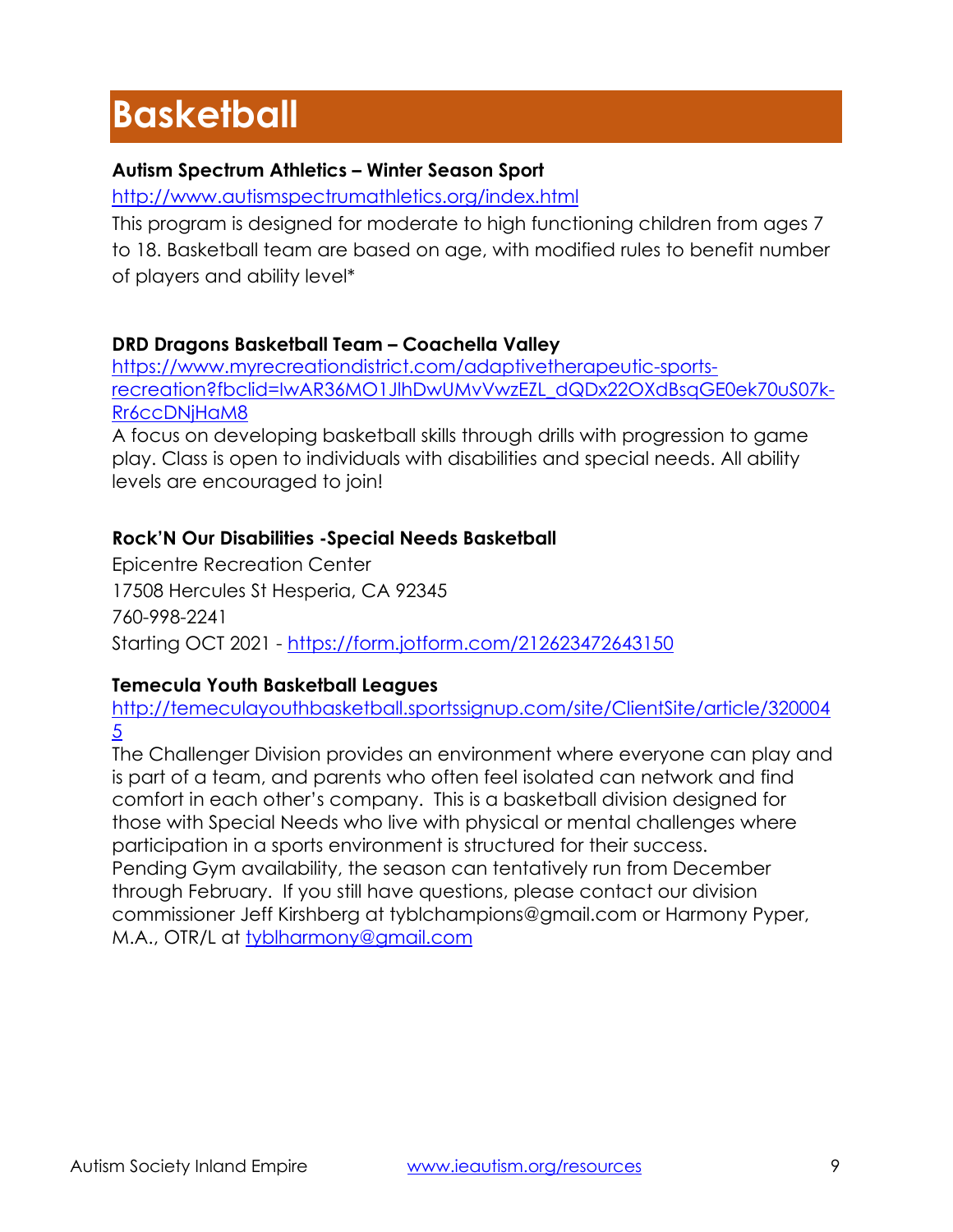# **Bowling**

# **Autism Spectrum Athletics – Winter Season Sport**

<http://www.autismspectrumathletics.org/index.html>

This program is designed for low to high functioning children from ages 4 to 18. Players will bowl two games per week and will be assigned to a team with a volunteer for guidance.

# **Bowling with Special Friends (Coachella Valley)**

Volunteer Coach, Andrew Macchia 760.275.7108 [dolcemacchia@dc.rr.com](mailto:dolcemacchia@dc.rr.com)

# **EEK Fitness Bowling League**

AMF Hemet Lanes 2950 W. Florida Ave. Hemet, CA 951-929-9923 Wednesdays 4:30pm-6pm Call for more info or to register: Felice 951-926-888 or Margaret 951-303-7892 Email: [eekfitnesshemet@gmail.com](mailto:eekfitnesshemet@gmail.com) <https://www.eekfitness.com/current-schedule> Each year we have two seasons; Fall/Winter League (Sept/Feb) and the Spring/Summer (March/Aug)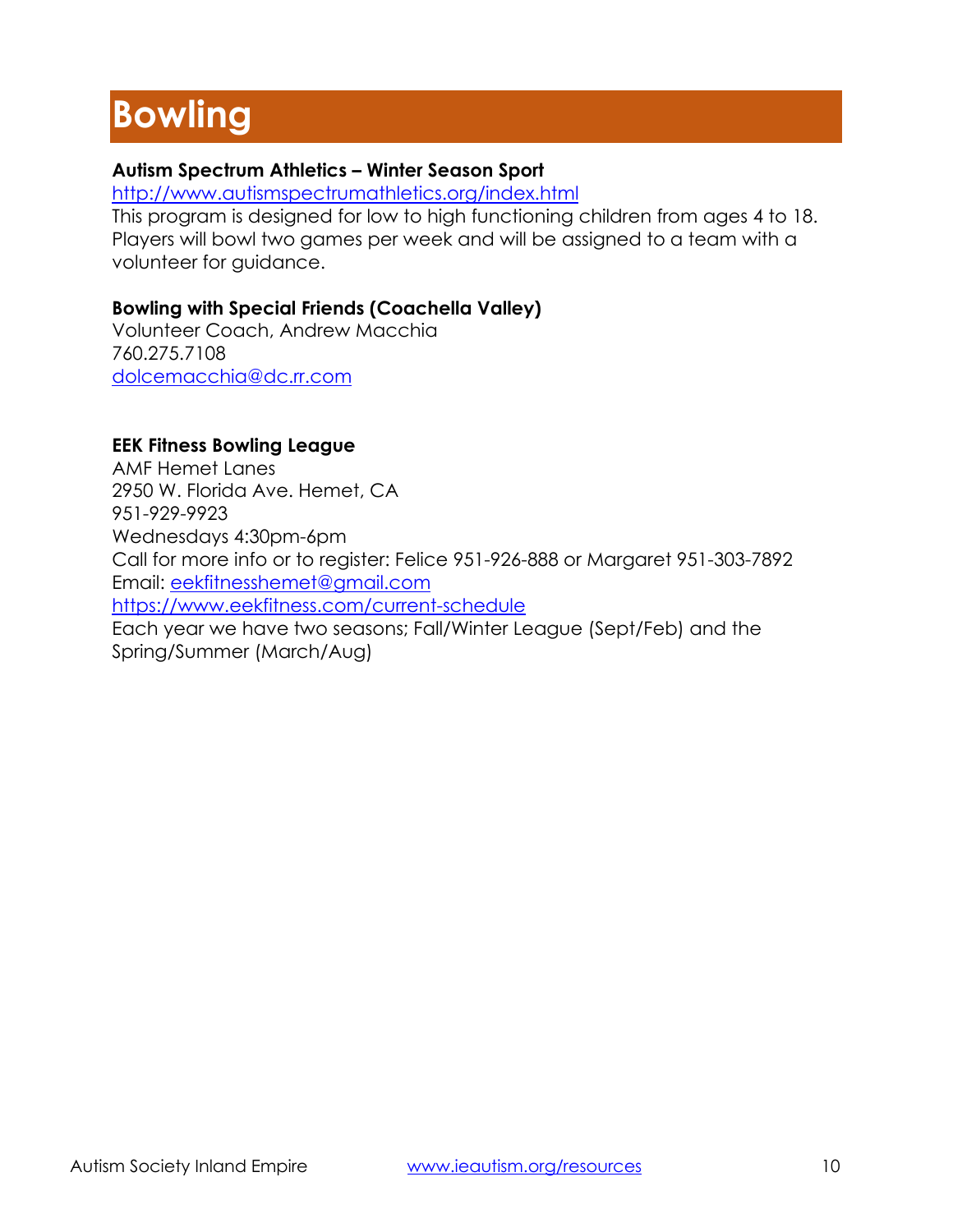# **High Hopes Dance Troupe**

Renee Griffin highhopesdance@yahoo.com High Hopes Dance Troupe is for intellectually disabled 15-years and older want to learn to dance and to perform at events in the Coachella Valley.

#### **No Limits Creative Arts – Dance, Musical Theater**

Yorba Linda

#### <https://www.nolimitscreativearts.com/classes>

Program designed to bring the arts to kids with special needs. Arts for all children is a special gift that allows them to be creative and have a voice all their own. Their goal is to provide a safe, comfortable environment for our students to express themselves creatively. Offers Dance, Musical Theater and Tumbling classes in our program. All of our classes are structured and provide a fun and safe environment for our students.

#### **Let's Dance Together**

Free Zoom Dance Classes for children with special needs. Every Saturday Meeting ID: 773 8415 4263 Password: Dance Ages 0-3 from 10-10:30am Ages 4-7 from 10:30-11am Ages 8-12 from 9:30-10am For questions email [ellianakim@gmail.com](mailto:ellianakim@gmail.com)

#### **Ovation – Teens & Adults with Special Needs Performing Arts Program**

1529 West 13th Street, Suite G, Upland (909) 985-1858

<https://ovationperformingarts.com/classes--tuition.html>

Beginning October 20th, Ovation will launch an 8-week Performing Arts Program for Teens and Adults with Special Needs every Wednesday 6:30-8:00 PM. Students will take Dance, Voice and Acting. The cost for the 8-week program is \$200 and can be broken up in two monthly payments of \$100 each. The final class meeting will be Wednesday, December 15th.

#### **Romeo & Friends, Inc. - Exceptional Needs Dance**

<https://www.facebook.com/romeoandfriendsinc/> Hip-hop, Tap and Cheer classes starting October 2021 [romeoandfriendsinc@gmail.com](mailto:romeoandfriendsinc@gmail.com) (951)870-9125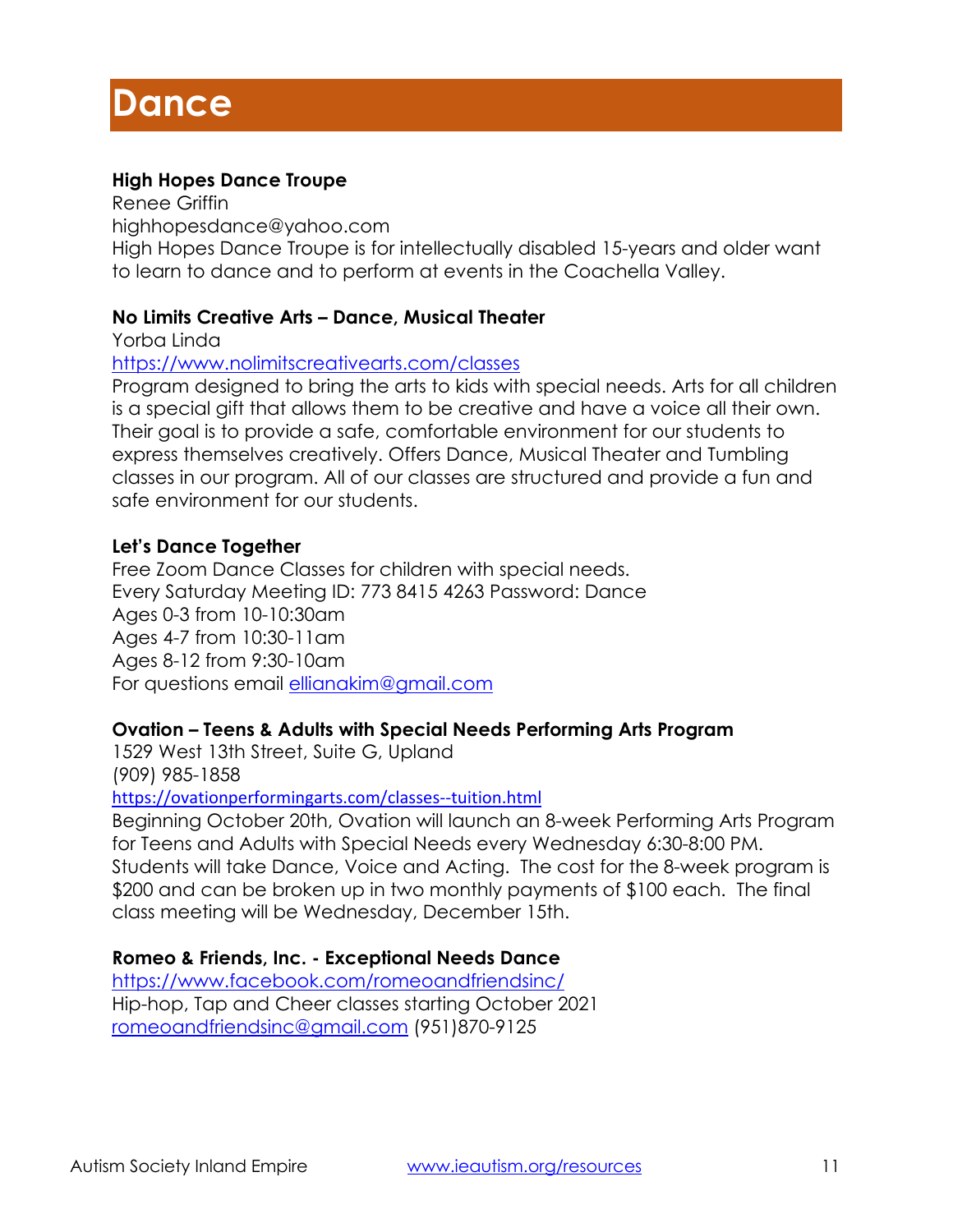# **Games**

# **A Place for All Pieces – Chess Club**

Murrieta

#### [www.aplaceforallpieces.org/chess-club.html](http://www.aplaceforallpieces.org/chess-club.html)

Chess club meets on the first and third Wednesday of each month. If your child is at least 5 years old, and you are interested in attending, please email us at chess@APlaceForAllPieces.org. Siblings are welcome.

# **Autism & Asperger's Adult Social Activities Group on ZOOM**

Contact: Arman Khodaei 909-996-9706

<http://meetup.com/empoweringautism>

A special program designed to empower people on the autism spectrum to reach their full potential in life. Learn how to make friends, learn how to date and talk to people of the opposite gender, learn how to deal with anxiety, and much more.

# **Virtual Chess**

#### [https://www.chesskid.com](https://www.chesskid.com/)

ChessKid is a fun place for Kids to learn and play chess! Chess really isn't just a game, it can also stimulate cognitive, social, emotional and metacognitive development, so our goal is to get more kids playing more chess!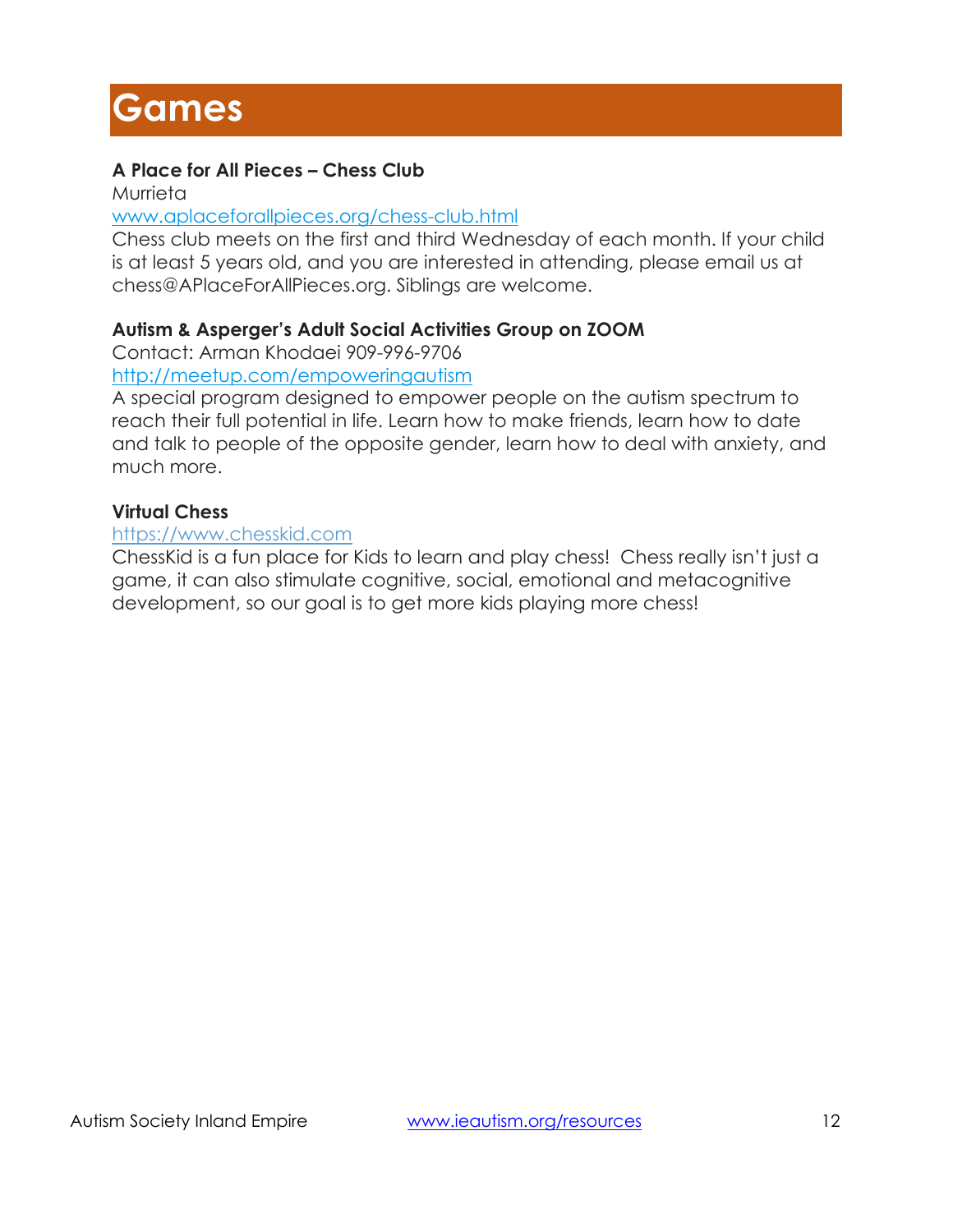# **Gymnastics/Fitness**

# **No Limits Creative Arts – Tumbling**

Yorba Linda

# <https://www.nolimitscreativearts.com/classes>

Program designed to bring the arts to kids with special needs. Arts for all children is a special gift that allows them to be creative and have a voice all their own. Their goal is to provide a safe, comfortable environment for our students to express themselves creatively. Offers Dance, Musical Theater and Tumbling classes in our program. All of our classes are structured and provide a fun and safe environment for our students.

# **The Adaptive Athlete, Inc.**

2028 W 11th Street, Upland, CA 91786 adaptiveathlete@icloud.com 909-931-2764 <https://www.theadaptiveathlete.com/gymnastics>

Provides a safe, friendly and fun environment to facilitate fitness and specialized programs for all ages and abilities. We believe that the quality of life can be improved through movement, inclusion and socialization!

# **Special Olympics Southern California**

<https://www.sosc.org/hlc> ONLINE FITNESS MEETUP Join the Healthy Lifestyle Challenge Fitness virtual meet-up club MONDAYS AT 4 P.M.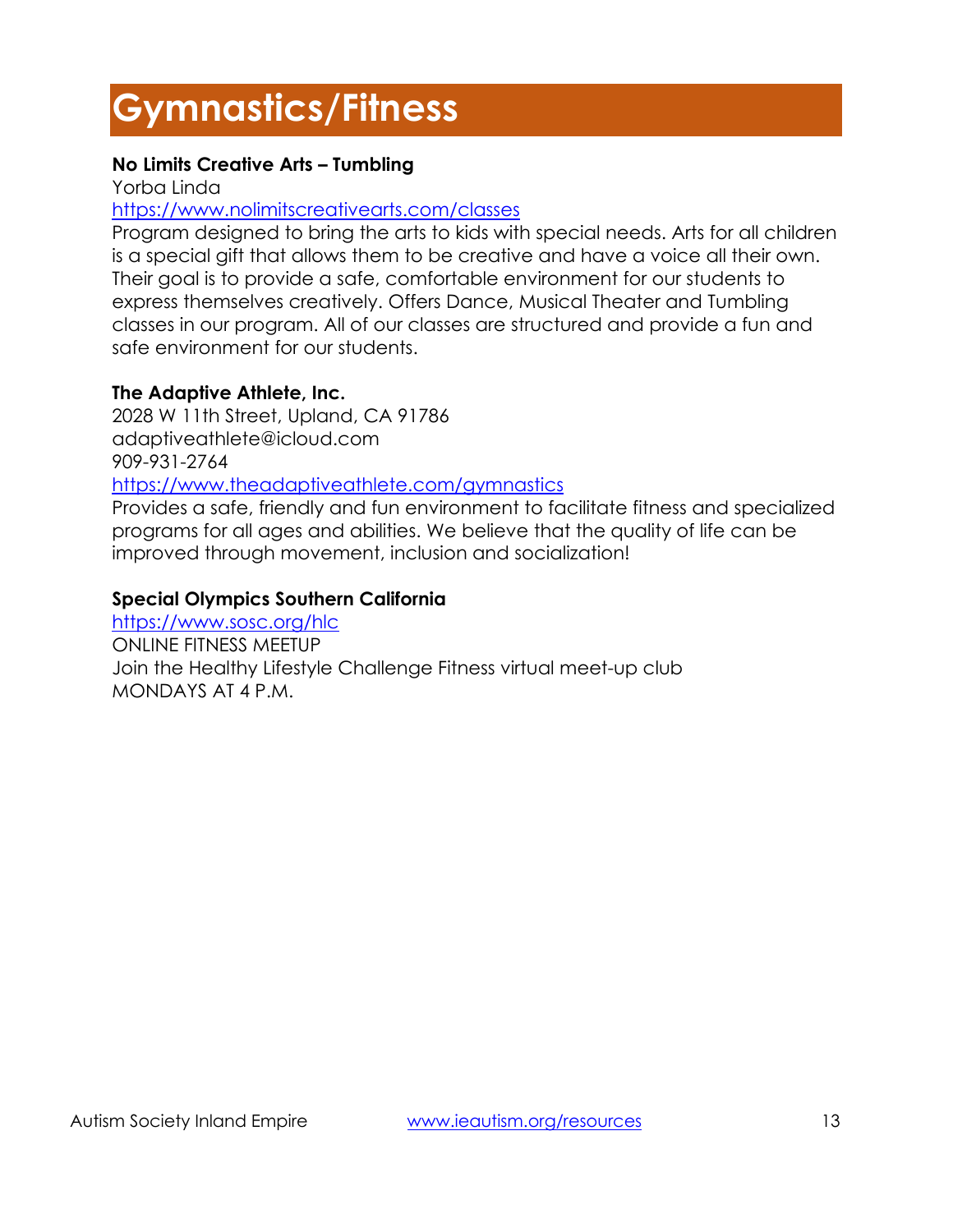# **Horseback Riding and Equine Therapy**

# **Blissful Ranch**

**Phelan** (760) 403- 2802 Therapeutic ranch program with animals consisting of mini horse, mini mule, 2 donkeys, dogs, cats and sometimes bunnies and goats. Program are free of charge for families. A safe, fun and peaceful environment. By appointment only.

# **Day Horsemanship Camp**

Leaps & Bounds 4211 Valley View Avenue Norco, CA 92860 (951)340-0431 November 6, 2021 2pm-6pm Deadline to Register 10/22 [https://leapsandboundspediatrictherapy.org/wp-content/uploads/Fall-2021-](https://leapsandboundspediatrictherapy.org/wp-content/uploads/Fall-2021-Day-Camp-Dates.pdf) [Day-Camp-Dates.pdf](https://leapsandboundspediatrictherapy.org/wp-content/uploads/Fall-2021-Day-Camp-Dates.pdf) Campers learn all things ranchin'. From goat races, riding, grooming, stall cleaning, farrier demos, ranch animal care, by the end of their time at camp

they will know all basics with horsemanship and farm animals. The camp is for ages 4 and up, all abilities. Staff and volunteers are well trained for providing an exciting educational and safe week. Ask us about our sibling discount!

# **EQUU8 Horsemanship and Therapeutic Riding, Inc.**

Big Bear Therapeutic Riding Murrieta Therapeutic Riding (951)445-2279 [www.equu8.org](http://www.equu8.org/)

A nonprofit PATH International Certified therapeutic riding center serving the Big Bear and Murrieta communities. EQUU8 focuses on progressive lessons that promote independence and enhancing each individual's abilities.

# **Green Acres Interactive Therapy**

35750 De Portoloa Road, Temecula (951) 302-2384

<https://www.gaitprogram.org/therapeutic-horsemanship>

GAIT prides itself on providing client goal-oriented therapeutic riding lessons. By providing a consistent schedule, students can receive the full benefits of therapeutic riding while parents and instructors are able to monitor goals and growth more closely.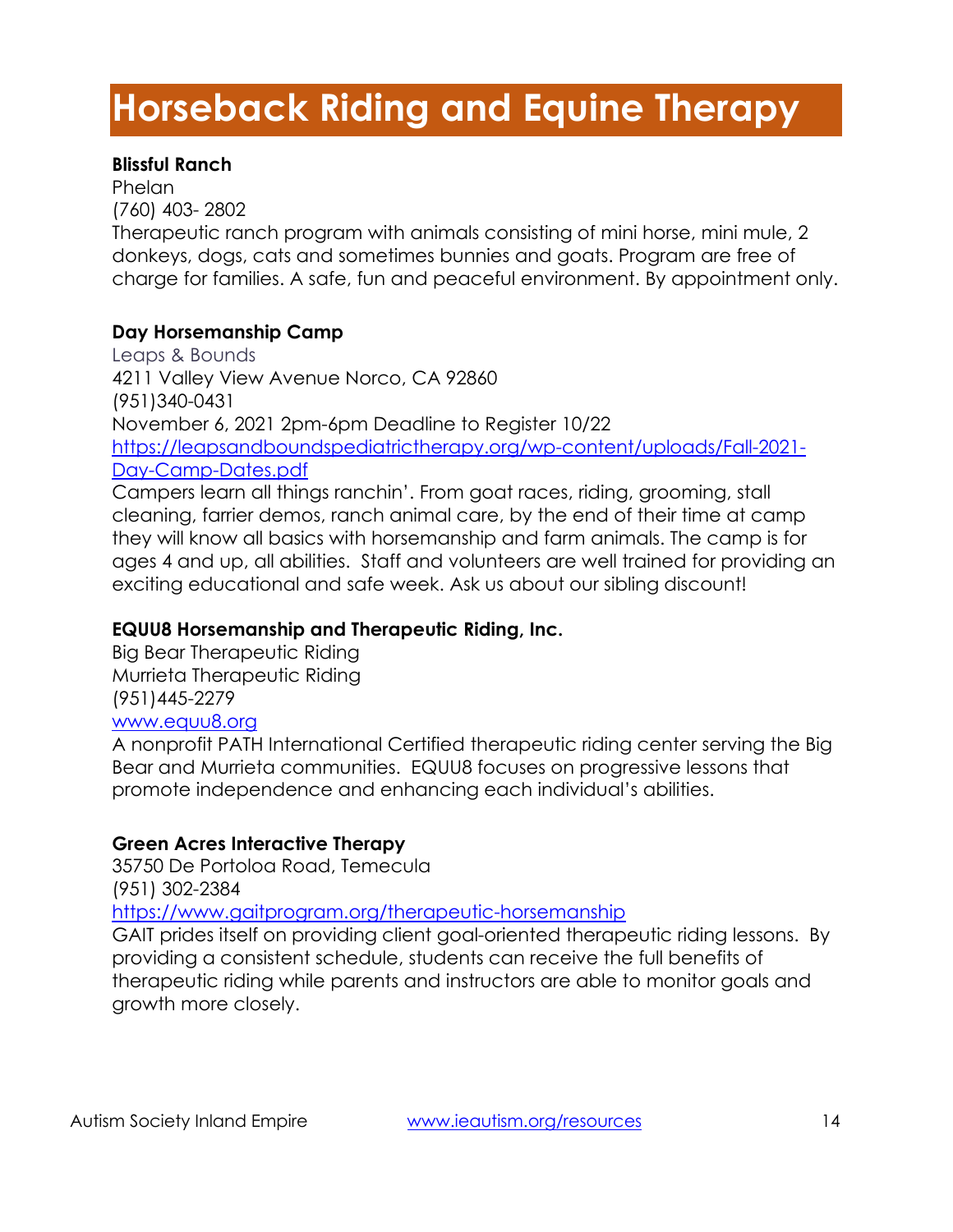# **Leaps & Bounds Pediatric Therapy**

4211 Valley View Avenue, Norco, CA 92860 (951) 340-0431 <https://leapsandboundspediatrictherapy.org/therapeutic-riding/> Hippotherapy, horsemanship activities and adaptative riding lessons for ages 3+ and are available for beginners – advanced riders.

#### **Pegasus Therapeutic Riding**

35-450B Pegasus Court, Palm Desert, California, 92211 Stable: (760) 772-3057 (Messages Only)www.pegasusridingacademy.org Provides Equine Therapy for all special needs.

#### **Queen of Hearts Therapeutic Riding Center, Inc.**

6407 Dana Avenue Jurupa Valley, California 91752 951-734-6300

#### [www.queenofheartsranch.com](http://www.queenofheartsranch.com/)

Dedicated to providing an avenue to improve the bodies, minds and spirits of children, youth, and adults with physical and/or developmental disabilities through therapeutic horseback riding lessons and other equine activities.

#### **REINS (Riding Emphasizing Individual Needs and Strengths) Horse Therapy**

4461 S. Mission Rd, Fallbrook (760) 731-9168

<https://www.reinsprogram.org/>

Provides physical, mental, and emotional therapy to a wide range of disabled children and adults through the use of carefully supervised horseback riding.

#### **T.H.E. Center, Inc**

27260 Girard St, Hemet (951) 658-7790

# [http://www.thecenterranch.org](http://www.thecenterranch.org/)

Therapeutic Horsemanship Equestrian Center, Inc. (T.H.E. Center, Inc.) is dedicated to improving the cognitive, physical and psychological abilities of individuals through our nurturing therapeutic horsemanship program.

#### **TRAX**

2121 Saint Lawrence St, Riverside (951) 689-8009 [www.traxequestriancenter.com](http://www.traxequestriancenter.com/)

The facility offers a unique horse backing program that coordinates physical and emotional therapy into a one-of-a-kind experience. The goals of the program are to achieve increased balance and control, improve language and socialization skills while enhancing self-esteem. We design each of our rider's lesson plan based on their individual needs. TRAX is overseen by a licensed speech pathologist, and occupational and behavioral therapists who evaluate our rider's.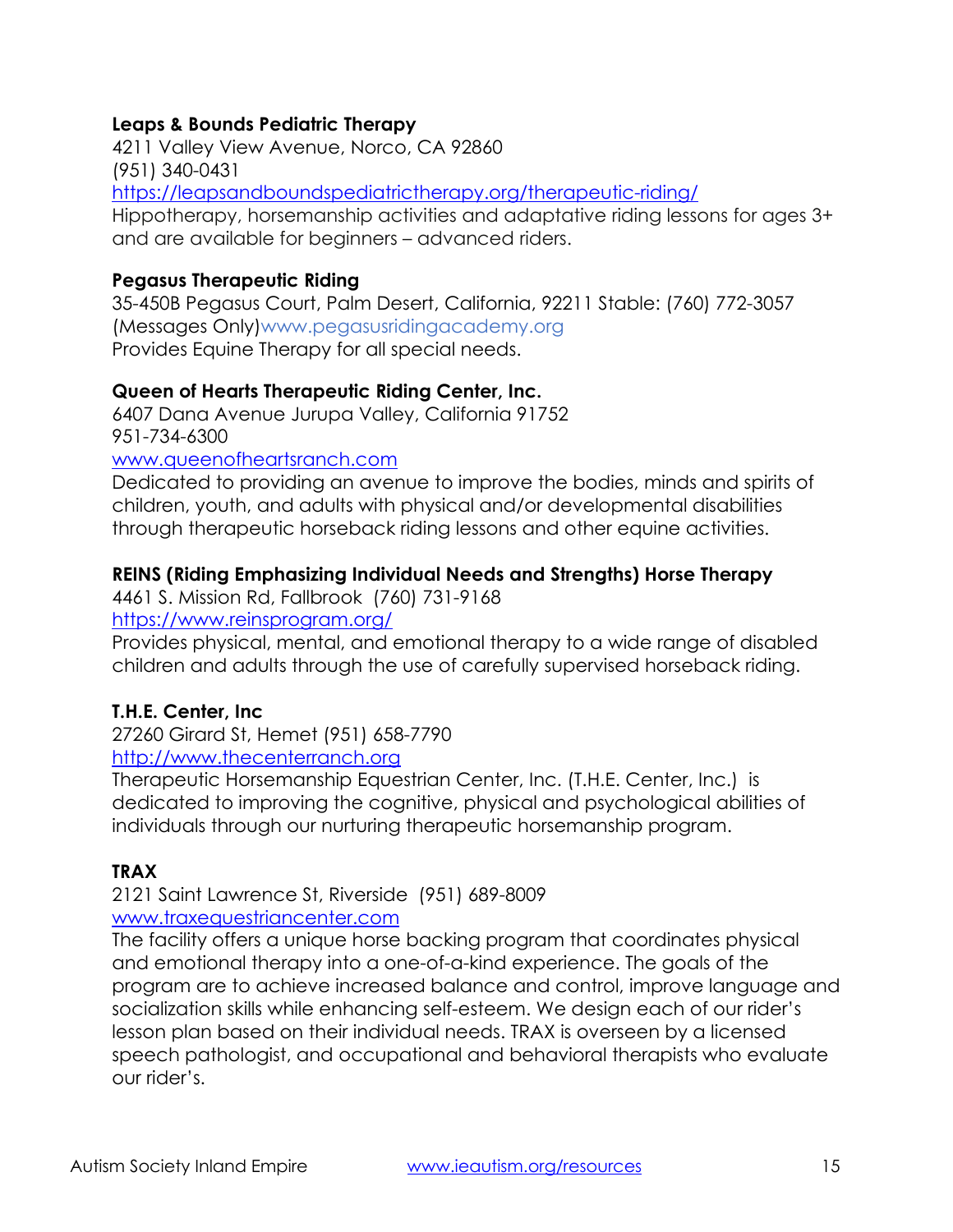# **Martial Arts**

# **Fight Therapy**

285 San Jacinto River Rd Lake Elsinore, CA, 92530 Mon - Fri, 4pm – 8pm Closed Saturdays & Sundays Phone: 310-425-5958 Email: aubree@fighttherapy.com **[https://www.fighttherapy.com](https://www.fighttherapy.com/)**

Taking mental health to the mats. Fight Therapy offers Brazilian Jiu Jitsu classes with a focus on building the confidence and strength that comes from practicing martial arts.

# **Final Strike Martial Arts**

39520 Murrieta Hot Springs Road Suite 224, Murrieta, CA 92563 [https://finalstrikemartialarts.com](https://finalstrikemartialarts.com/)

One of the great things about martial arts classes, is that it's an individual sport, done in a group environment. We find all our students improve in their focus, self-control, discipline and social skills. But the best part is…. They don't even realize that is what our highly trained Kids Martial Arts Instructors are actually doing. They just think they are having fun!

# **Riverside Youth Judo Club**

10530 Magnolia Ave, Riverside CA 92505 (951) 353-7118 <https://www.riversideyouthjudoclub.com/disabilities/>

We have one special developing class that runs parallel to one of our mainstream classes that caters to some of our students with significant disabilities. Our goal for these individuals with significant disabilities is to also include them in our mainstream class when they are ready.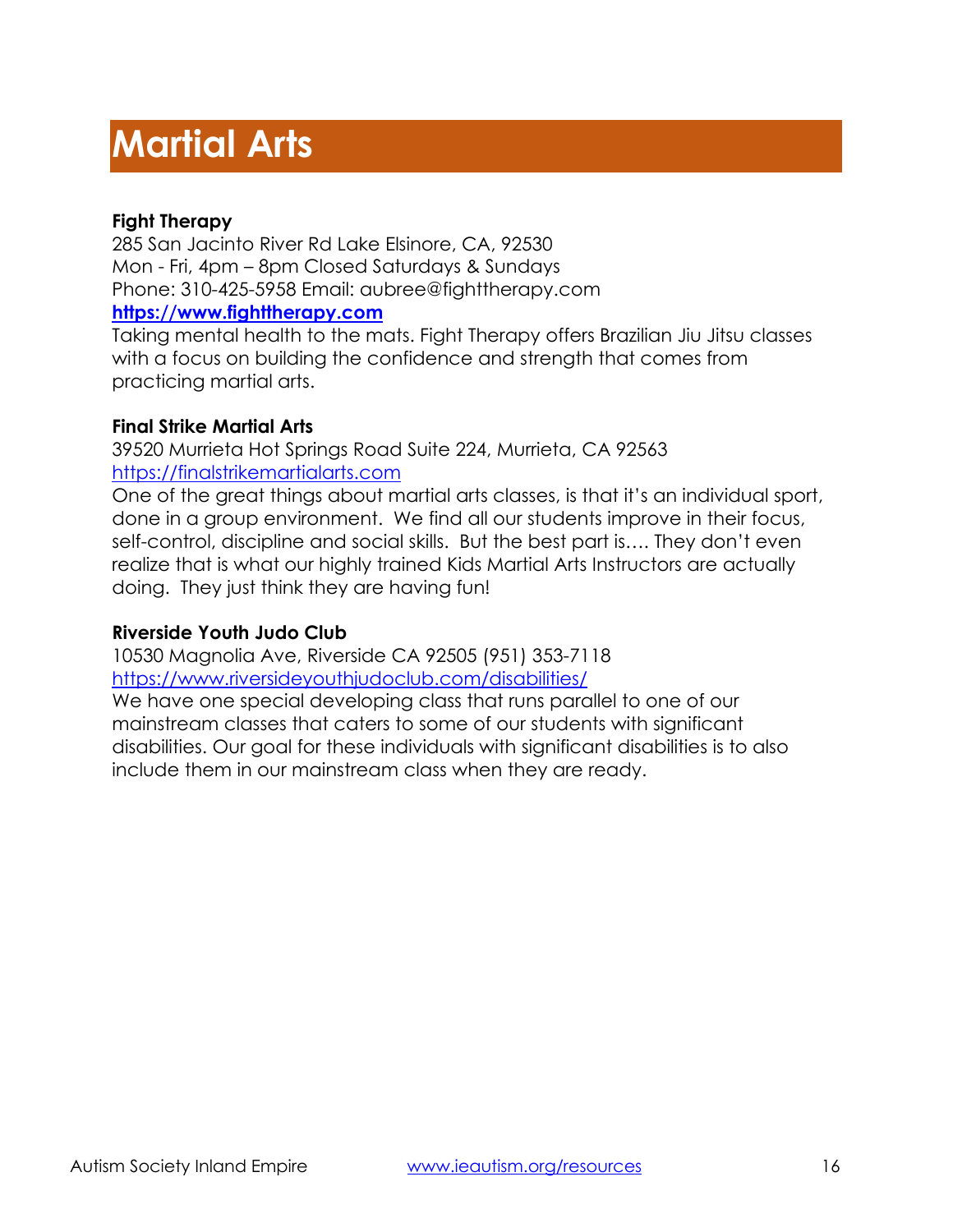# **Movies (Sensory Friendly)**

# **AMC Theatre**

#### <https://www.amctheatres.com/programs/sensory-friendly-films#movies>

Check local theatre listings for specific show times. In order to provide a more accepting and comfortable setting for this unique audience, the movie auditoriums will have their lights brought up and the sound turned down, families will be able to bring in their own gluten-free, casein-free snacks, and no previews or advertisements will be shown before the movie. Additionally, audience members are welcome to get up and dance, walk, shout or sing – in other words, AMC's "Silence is Golden®" policy will not be enforced unless the safety of the audience is questioned. No need to RSVP. For schedule and movies visit our website.

- AMC CLASSIC Apple Valley
- AMC DINE-IN Ontario Mills
- AMC Tyler Galleria

# **Tristone Cinemas**

<http://www.tristonecinemas.com/content/Autism+Friendly+Movies>

Movies are shown the first Saturday of the month. The sound is lowered and there are no previews. The concession stand will be open for those who choose to purchase snacks. gluten and casein free snacks will be allowed. No need to RSVP. Just show up that morning and purchase tickets at the box office.

- Palm Desert, CA Palm Desert 10
- Riverside, CA Jurupa 14
- Temecula, CA Temeku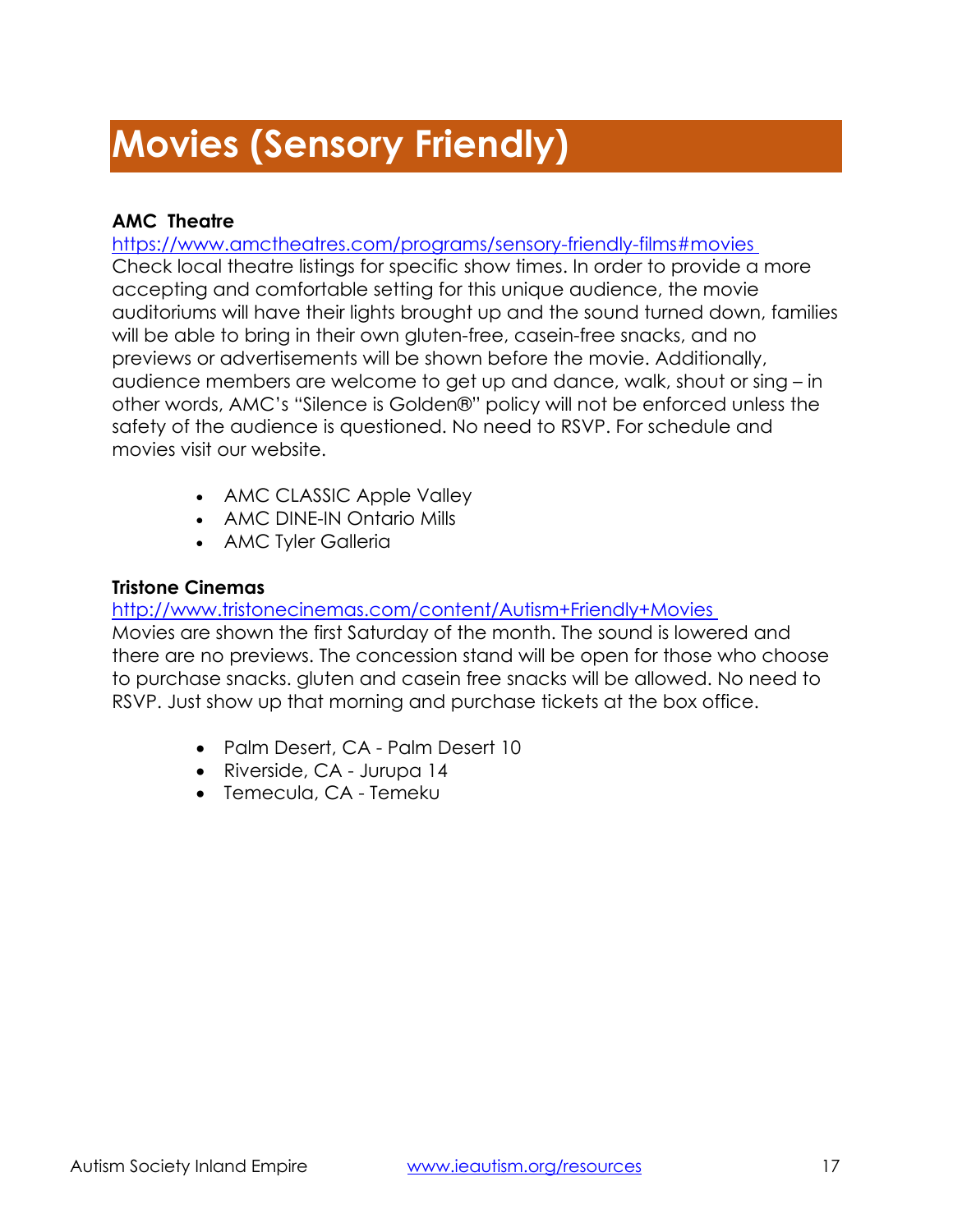# **Music**

# **Fun with Music –Autism Society Inland Empire**

Mondays, 5-5:50pm Via Zoom

<https://ieautism.org/events/>

Taught by Amanda Neira, MMT, MT-BC Founder of Coachella Valley Music Therapy. Open to children with autism and other developmental disabilities and siblings of all ages.You must RSVP!

#### **Henny Kupferstein**

<http://hennyk.com/>

Henny Kupferstein, Ph.D. is a psychologist with a specialization on autism research. Dr. Kupferstein is trained in music therapy, is an autistic autism researcher, parent of autistic children, and piano pedagogy scientist. Onsite and remote (Skype, Facetime) piano lessons are available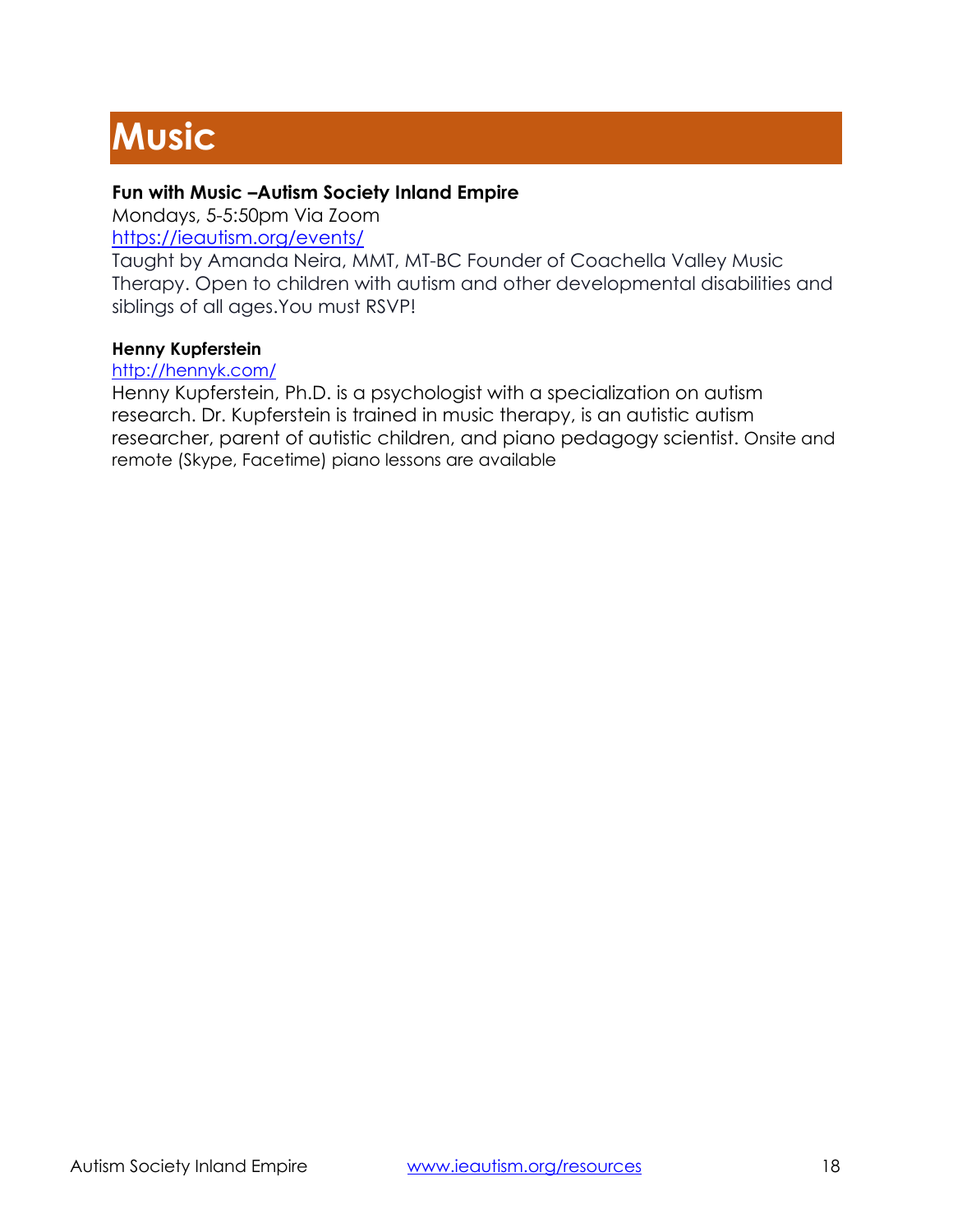# **Play Groups**

# **A Place for All Pieces**

Murrieta

# <https://www.facebook.com/groups/554429451248279>

A Place for All Pieces was founded with the hope of helping autistic individuals and their families. With the assistance of our generous supporters, we have been able to create events that provide autistic individuals with opportunities to develop basic social skills and friendships. Together, we are building a support network which nurtures a positive self-image of autism, while embracing the unique challenges of this lifelong developmental disability.

# **Friends of Center of Individual Development – Sunshine Club**

8088 Palm ln. San Bernardino, CA 92410 (909) 384-5426

#### <https://www.friendsofcid.com/sunshine-club>

In Sunshine Club we believe in letting our participants be their self, letting their personality shine. Through therapeutic recreation we take every chance we can to help encourage teamwork, independence, and education. Although we love spontaneity, we do our best to keep our participants on a weekly activity schedule which is always posted on our activity board. Keeping you informed is big priority for us, we send out weekly reminders letting you know about field trips, parties, events or any closure CID will be having.

# **Inclusive/Special Needs Programs- City of Menifee**

<https://cityofmenifee.us/549/InclusiveSpecial-Needs-Programming>

Our programs are specifically geared towards those individuals with intellectual and physical disabilities and is designed for all abilities and all capabilities. These programs are structured to try a different activity every month. Activities include music therapy, food therapy/day of creativity, fitness/movement, socializing and crafts.

# **RAD Camp**

199 Technology Ave, Suite 100, Irvine CA. 92618 949-387-5219

# <https://radcamp.org/programs/>

Delivering RAD right to you, each week! With our membership service, our RAD Club members get exclusive digital access to accessible, adaptable recreational content! Each week we deliver new and engaging videos, activities with step-by-step visual instructions, emails, resources and loads of fun! Members also receive access to a monthly Zoom event from dances and karaoke to movie watching, trivia and more! RAD Club is designed for all ages and abilities, those with special needs, their families + those in the special needs.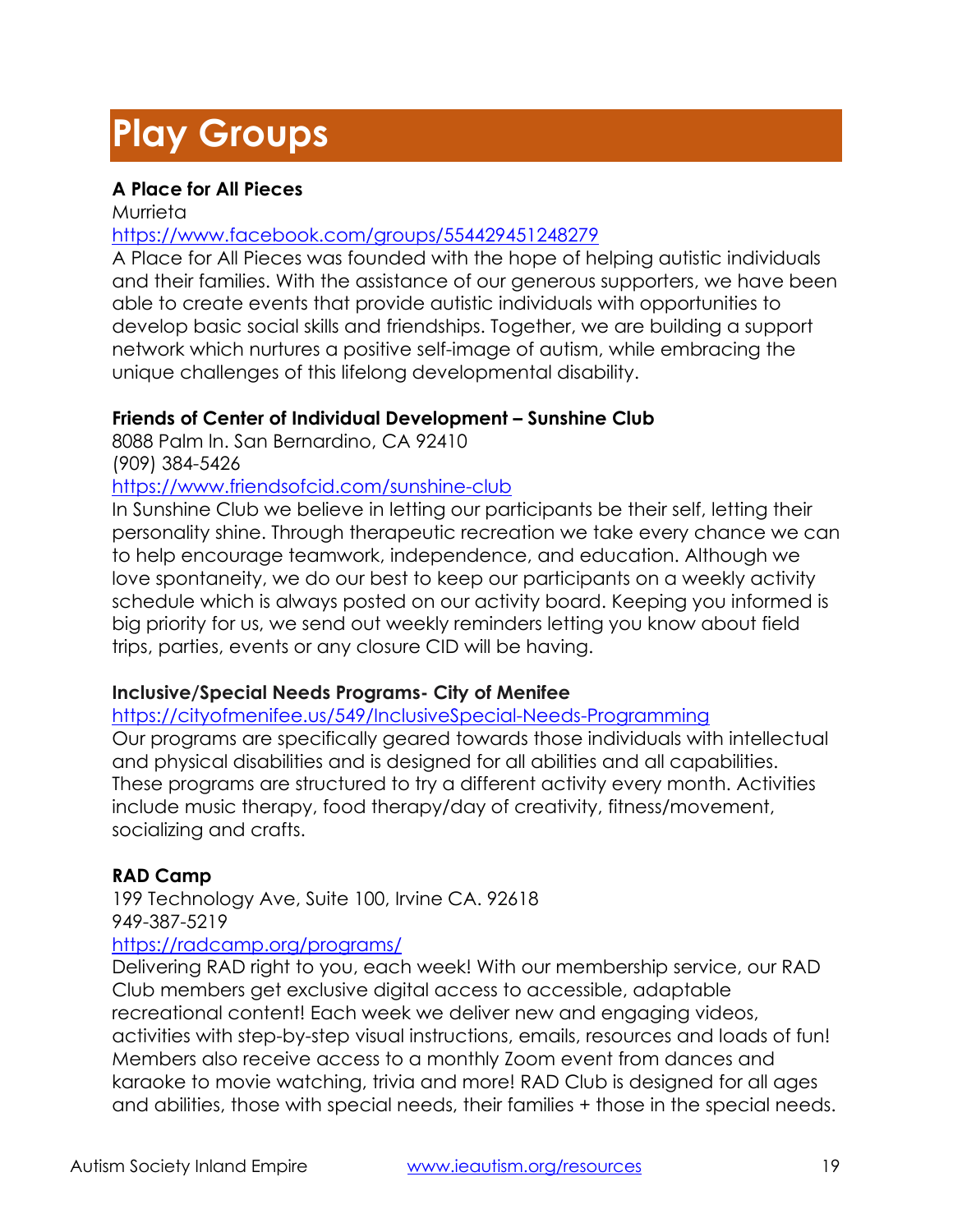# **San Bernardino Parents of Asperger kids Meetup Group**

[www.meetup.com/San-Bernardino-Parents-of-Aspergers-kids-Meetup-Group](http://www.meetup.com/San-Bernardino-Parents-of-Aspergers-kids-Meetup-Group) Make play dates and events for kids with High-functioning Autism and Asperger's Syndrome. Share experiences and help. Check site for schedule.

# **Special Needs Social Skills Program- Eagle Soar Playground & Splash Pad**

Michael "Mike" Naggar Park

29119 Margarita Rd Temecula CA 92591

Wednesday September 29th, October 6th and October 13th from 3:15pm – 6:15pm and Saturday October 9th from 9:00am – 11:00am.

[https://temeculaca.gov/Facilities/Facility/Details/Eagle-Soar-Playground-Splash-](https://temeculaca.gov/Facilities/Facility/Details/Eagle-Soar-Playground-Splash-Pad-50)[Pad-50](https://temeculaca.gov/Facilities/Facility/Details/Eagle-Soar-Playground-Splash-Pad-50)

The ESP Program is a sensory-friendly program held at the Michael "Mike" Naggar Park and Splash Pad. It allows children and families with special needs to have a stress-free environment and gives them the time to play with each other, explore and participate in enrichment activities. For more information, please call (951) 694-6464

# **Story Time, Sing-A-Long, Dance Party – Autism Society Inland Empire**

Saturdays 9:30-10am Via ZOOM <https://ieautism.org/events/> All ages are welcome.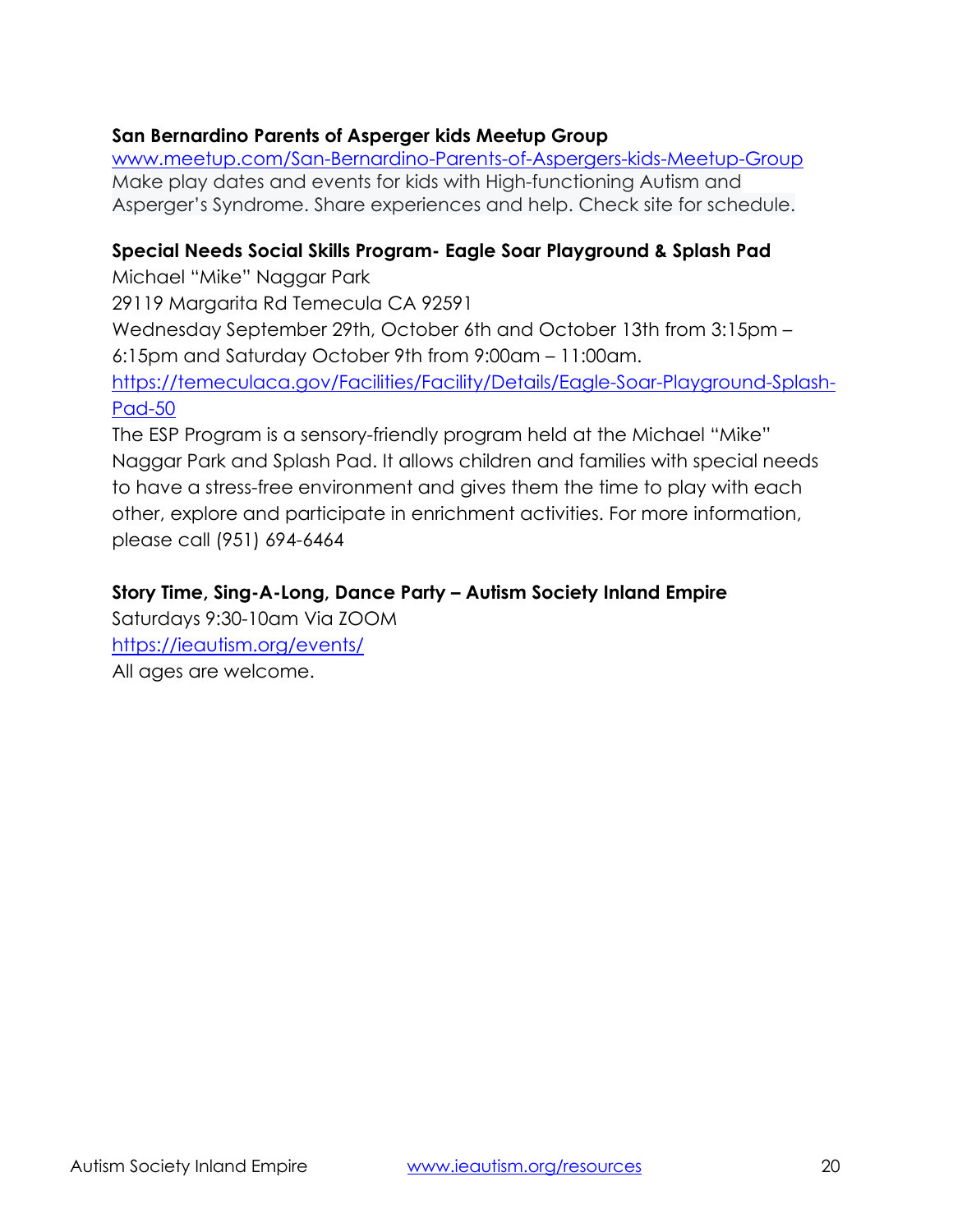# **Skiing and Snowboarding**

# **U.S. Adaptive Recreation**

Big Bear (909) 584-0269 <https://www.usarc.org/winter/>

From December through March, using the best adaptive equipment and teaching techniques available, private one-on-one instruction maximizes each participant's potential for success. Mono-skis, bi-skis, and outriggers allow beginners to quickly feel the freedom of gliding down the mountain. Each student is individually assessed by an instructor, outfitted with appropriate adaptive equipment and led through the lesson at a safe, yet challenging pace. The half-day or full-day lesson includes private instruction, lift ticket, and equipment.

# **Rim Special Athletes- Snow Activities**

909 867-2751 EXT 135 Lake Arrowhead/Big Bear area <https://rimspecialathletes.org/>

The RSA Foundation is in partnership with Snow Valley Mountain Resort to provide a wide variety of snow activities – including independent skiing (with some or little supervision), three and four-tracking, bi-ski and mono-skiing with each service specifically tailored to each participant's capabilities and interests. The winter package includes instructors, equipment, and ski lift access for a 2 1/2-hour morning session and can be extended to include an additional 2-hour afternoon session if time permits.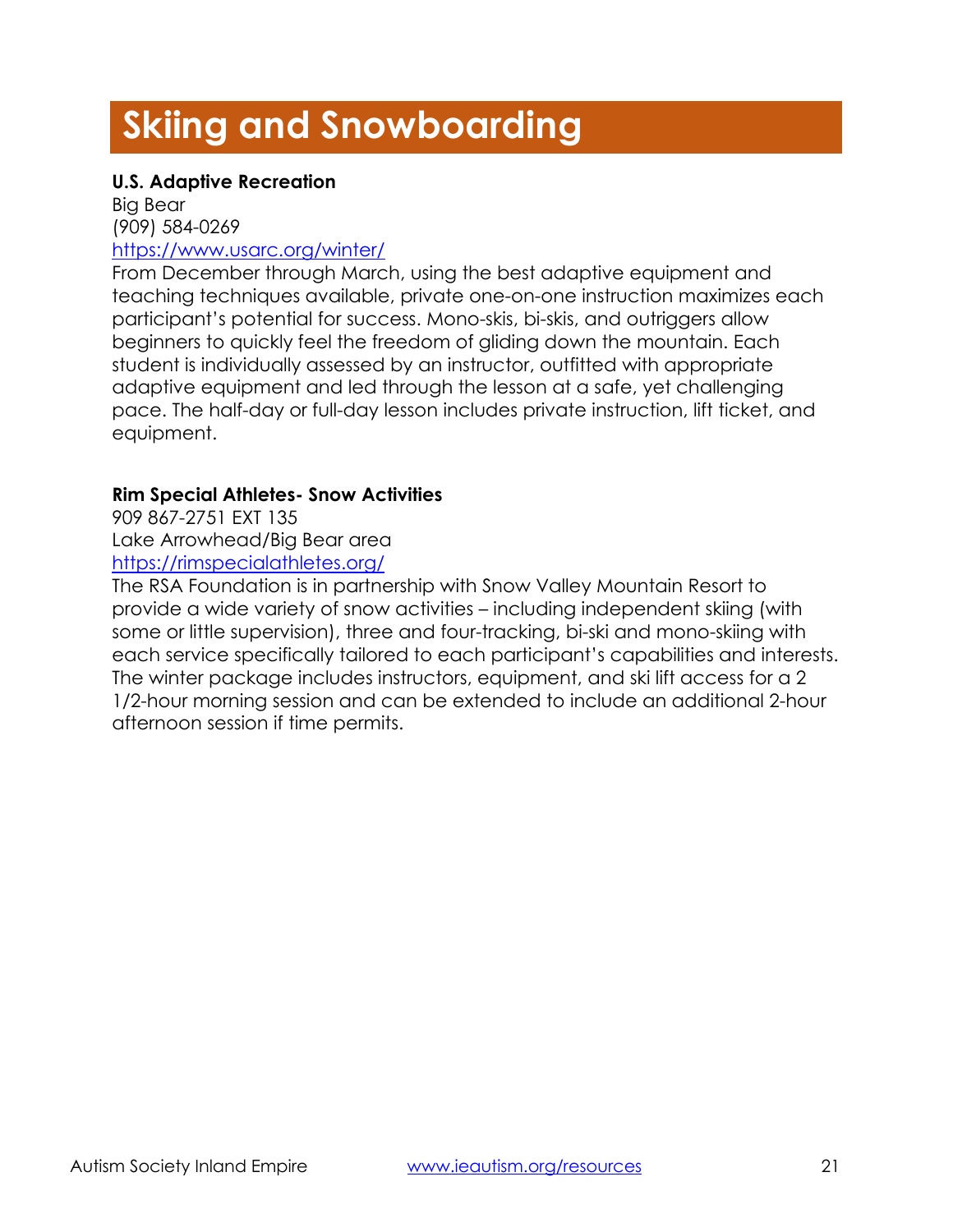# **Soccer**

# **AYSO VIP (Very Important Player) Special Needs Soccer**

David Flores, Coach La Quinta Soccer Park (760)-345-2976

[www.laquintasoccer.com](http://www.laquintasoccer.com/)

American Youth Soccer Organization (AYSO) is a nation-wide quality youth soccer organization that promotes a fun, family environment. The VIP Program provides a quality soccer experience for children and adults who's physical or mental disabilities make it difficult to successfully participate in mainstream teams. Ages 4+

# **Special Needs Beginner Soccer Skills – EEK Fitness**

Shideler Park 600 Mayberry Ave Hemet, CA 92543 \$45/ season Saturdays 9am-10am To register call Coach Abdel: 951-526-4593 or text Margaret 951-303-7892 <https://www.eekfitness.com/current-schedule>

Focused on fundamental skills such as dribbling, passing, shooting, trapping and mini games. All are welcome and no skill or experience required.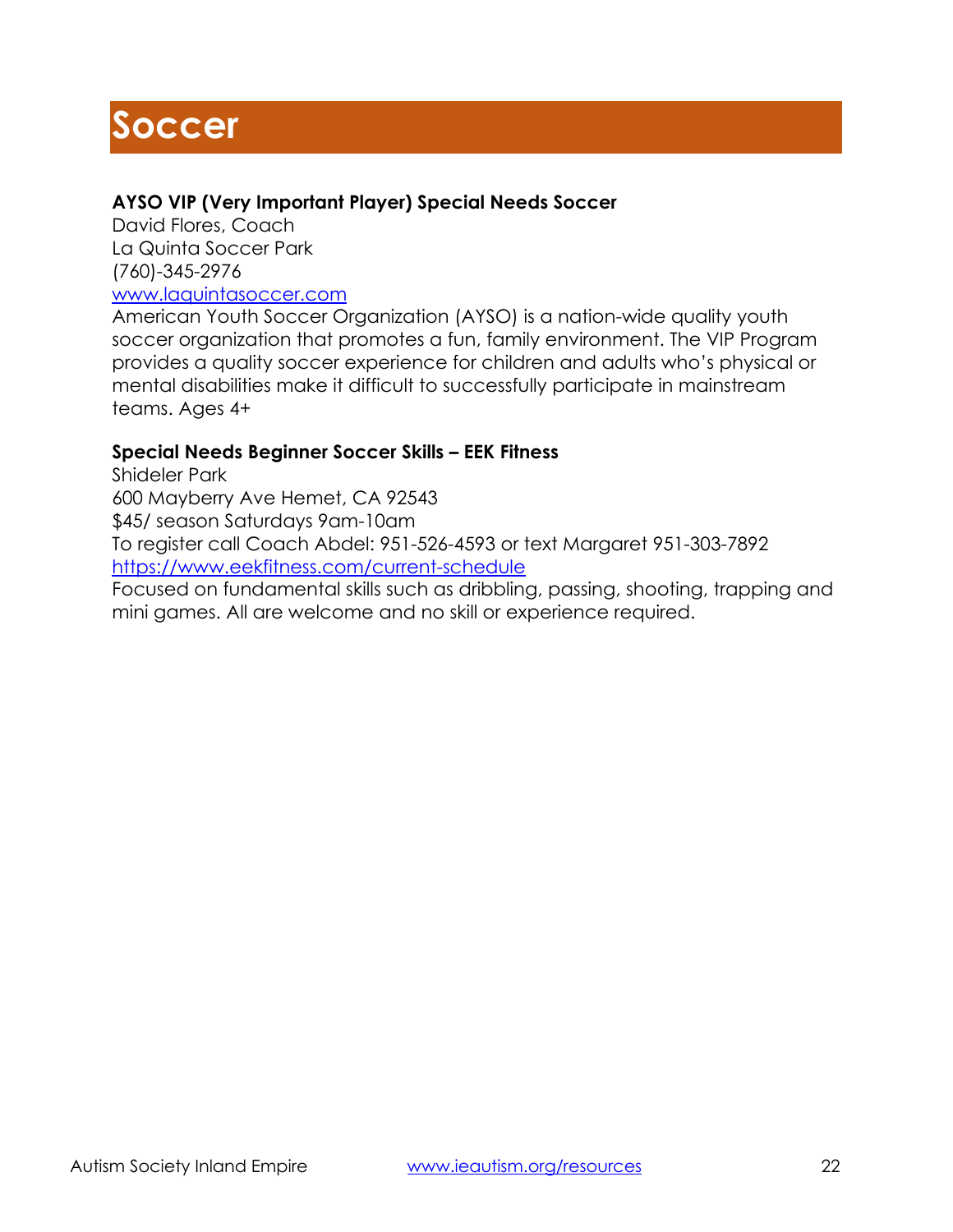# **Special Events**

# **Get Air – Indoor Trampoline**

POMONA- The First Saturday of Each Month 8am-10am<https://getairsports.com/pomona/events/special-needs/> PALM DESERT- The First Saturday of Each Month 8am-10am<https://getairsports.com/palm-desert/events/special-needs/>

We offer a dedicated time just for jumpers with special needs. Music is played at a lower volume and the park's atmosphere is calmer. One parent or guardian can support jumpers on the trampoline for free. Siblings of jumpers are welcome to jump for the same price but should be more careful during this time.

# **Chuck E Cheese Sensory Sundays**

72513 Highway 111, Ste. B, Palm Desert, CA 92260 (760) 341-6005 [www.chuckecheese.com/events/sensory-sensitive-sundays/](http://www.chuckecheese.com/events/sensory-sensitive-sundays/)

Chuck E. Cheese is proud to support families who have children with autism and other special needs. Our Sensory events include a trained and caring staff that work to ensure each guest has a fun-filled visit. We realize that the Chuck E. experience can be very stimulating for any child, so our mission is to create an event that allows ALL kids to be a kid. Starting in May, participating locations will open 2 hours early on the first Sunday of the month to offer a sensitive-friendly experience for the remainder of the year

# **iFLY- all-abilities**

# <https://www.iflyworld.com/programs/all-abilities/>

Indoor Skydiving is Limitless and Inclusive. We believe that regardless of physical or cognitive challenges, everyone should be given the opportunity to spread their wings.

# **Fleet Science Center San Diego- Accessibility Mornings**

1875 El Prado San Diego, CA 92101 (619) 238-1233 October 16, 2021 - 9:00am to 10:00am November 20, 2021 - 9:00am to 10:00am December 18, 2021 - 9:00am to 10:00am

<https://www.fleetscience.org/events/accessibility-mornings>

On the third Saturday of every month, visitors can enjoy admission to the exhibit galleries in a quieter setting, an hour before the museum opens to the public, and a special film screening with house lights on and a lower soundtrack volume. Visitors are welcome to stay and enjoy the museum all day.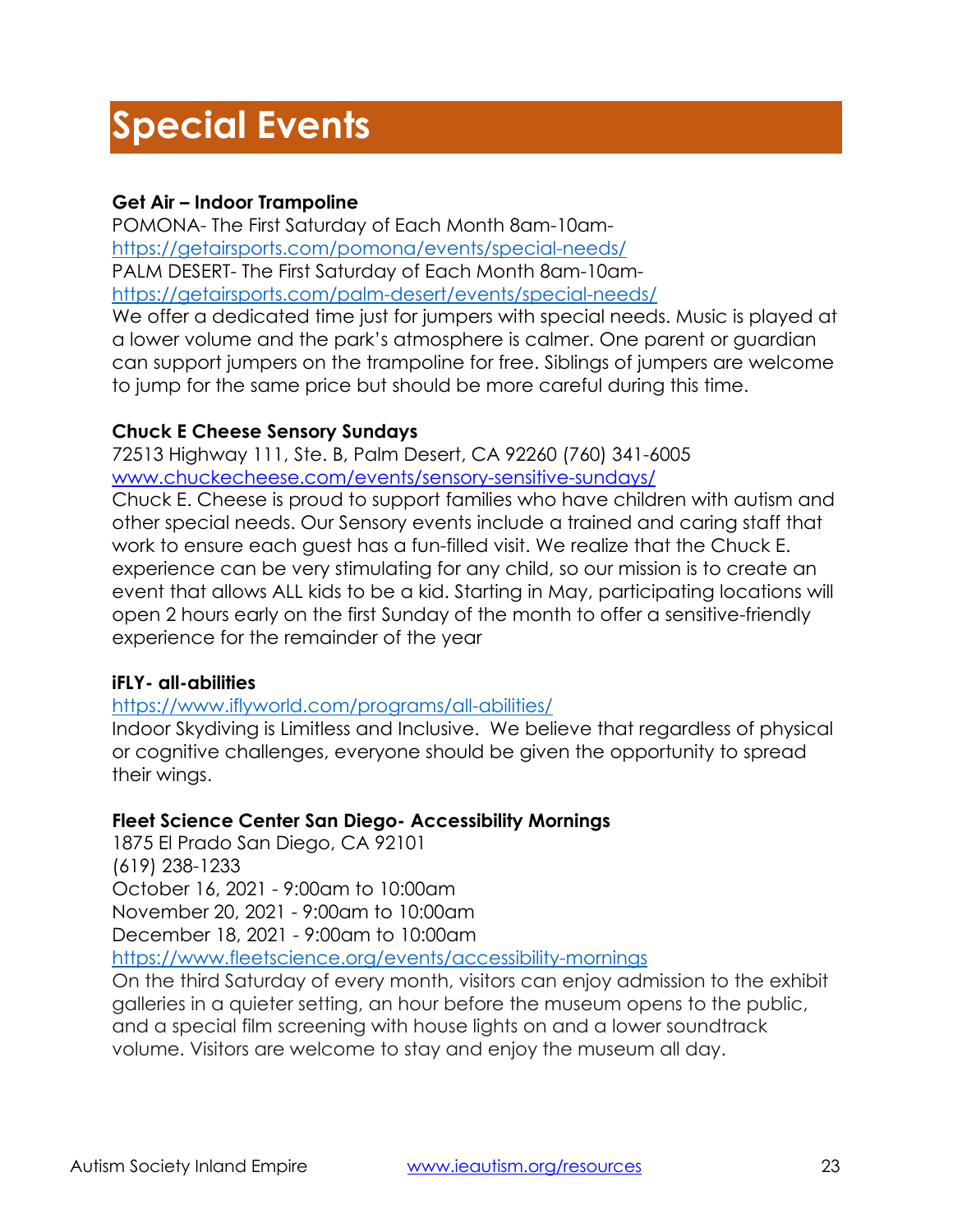# **Pretend City Children's Museum – Family Autism Night**

<https://www.pretendcity.org/event/>

Join us for a special event for children of all ages on the autism spectrum, their therapist, and their family. This is a fun opportunity for families and children to play and interact in an autism-friendly environment.

# **The Living Desert Zoo/Gardens**

47900 Portola Ave, Palm Desert, CA 92260 (760) 346-5694

<https://www.livingdesert.org/visit/visitor-information/>

The Living Desert has partnered with KultureCity to improve our ability to assist and accommodate guests with sensory needs. Sensory bags containing special KultureCity VIP badges, fidget tools, noise canceling headphones and other resources are available for checkout (at no cost by leaving an ID) at our Admissions windows or Guest Services Office located at the Zoo Entrance.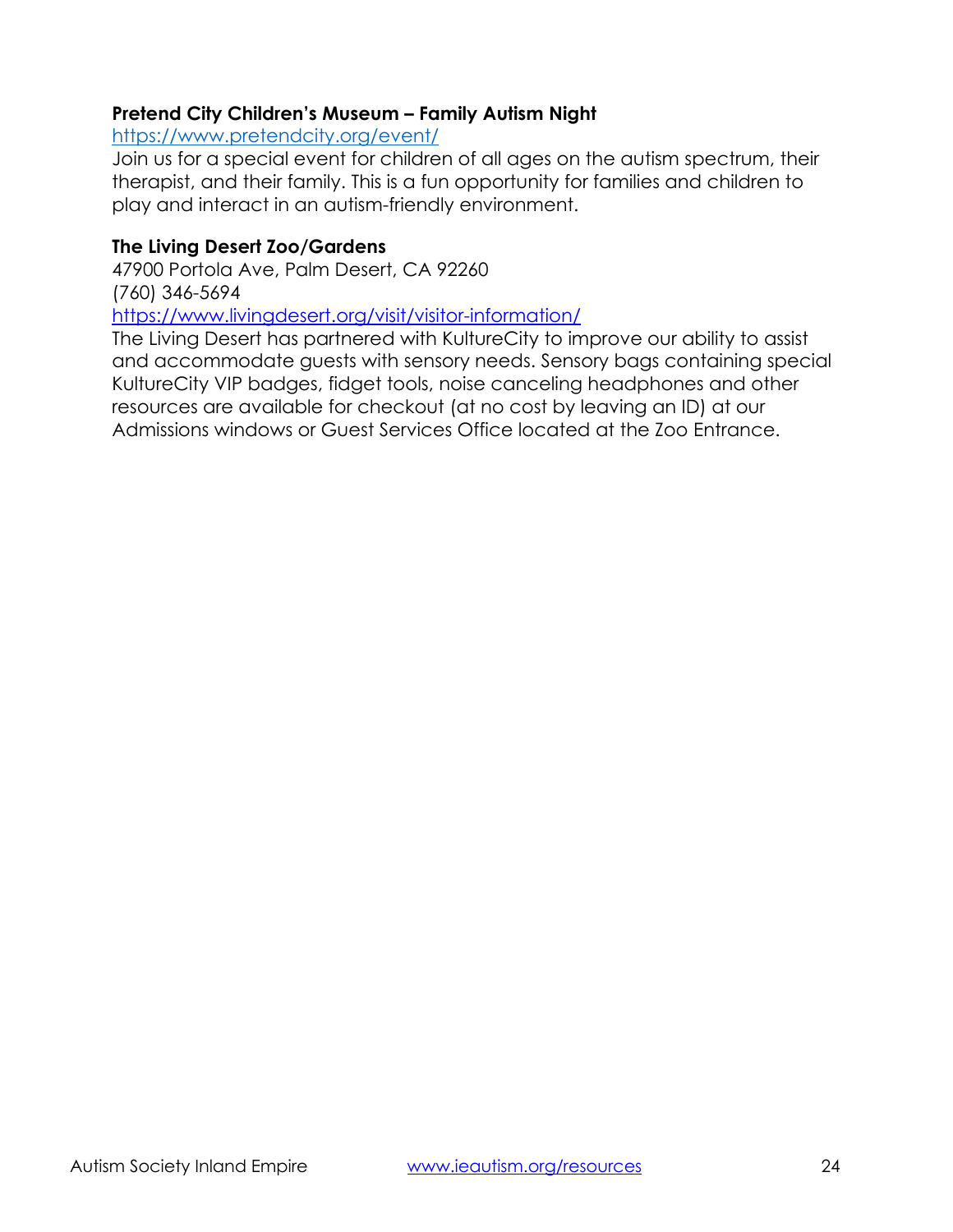# **Sports Sampler**

# **Autism Spectrum Athletics (ASA)**

<http://www.autismspectrumathletics.org/index.html>

Offers community based socialization sports programs. Our programs are designed to be stress free, non competitive, with positive peer support. All children are placed on teams based on age, function level and abilities \*WINTER SEASON SPORTS - BASKETBALL/BOWLING \*SPRING SEASON SPORTS – BASEBALL/T-BALL \*FALL SEASON SPORTS - FLAG FOOTBALL/ SOCCER\*\*

# **Desert Recreational District**

<https://www.myrecreationdistrict.com/adaptivetherapeutic-sports-recreation> Through community partnerships we are able offer a comprehensive list of unique programs and events. Through community partnerships we are able offer a comprehensive list of unique programs and events. Including, Archery, Art, Basketball, Fitness, Gymnastic, Hiking, Meditation, and more.

# **Kelsey's Heroes**

# www.Kelseysheroes.org <https://www.facebook.com/KelseysHeroes/> [coach@kelseysheroes.com](mailto:coach@kelseysheroes.com)

Kelsey's Heroes provides children with special needs the opportunity to play baseball in a safe, noncompetitive environment.

# **Palms to Pines Parasports**

[pppmiker@palmstopinesparasports.org](mailto:pppmiker@palmstopinesparasports.org) www.palmstopinesparasports.org/

The purpose of Palms to Pines Parasports is to create a more-inclusive society by providing competitive and recreational opportunities focusing on people with physical disabilities, simultaneously working with athletes with other disabilities while instilling a lifelong passion for wellness, helping everybody realize their full potential. Offers adaptive classes in basketball, volleyball, soccer, bocci, table tennis, pickleball, archery, and guided meditation.

# **Special Olympics Southern California**

# <https://wearesosc.org/2021/09/14/return-to-activity-update/>

# (562)502.1103

The health and safety of athletes, volunteers, and employees continues to be our number one priority. We continually track information from trusted health resources about the presence and impact of COVID-19 on communities in Southern California. Based on our understanding of the recent increase in COVID-19 cases throughout Southern California and the growing concerns regarding COVID-19 variants in our communities, SOSC will remain in Phase 1 at least until December 31, 2021. We will continue to offer training opportunities in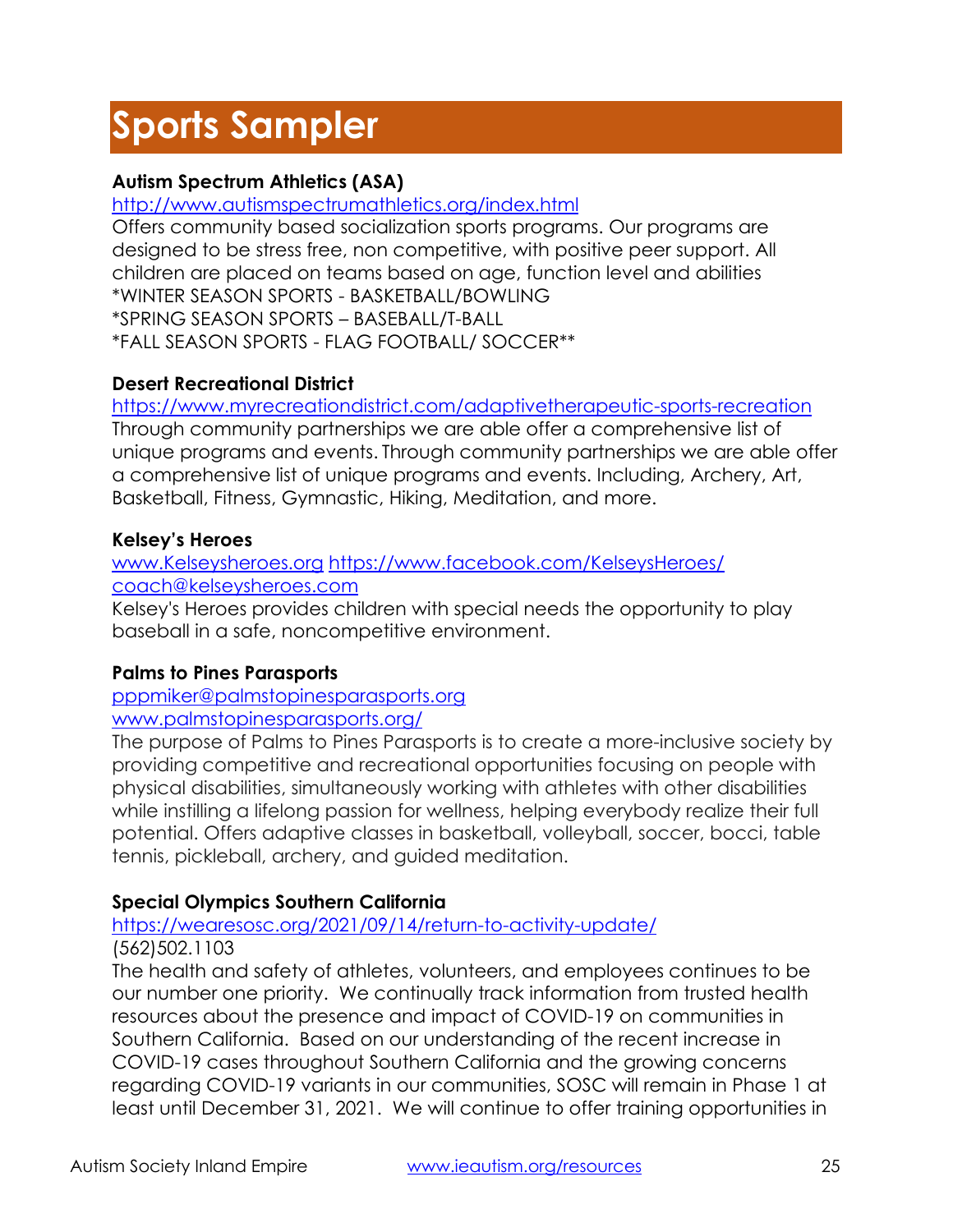Athletics, Bocce, Golf, and Team Wellness in small group settings of 10 or less individuals. The emphasis in Phase 1 will continue to be on general fitness and conditioning, followed by equipment introduction, and skills development. There will be no competition opportunities in Phase 1. For those athletes and coaches who are not ready to return to in-person activity, we will continue offering virtual events and activities; learn more at [www.sosc.org/hlc.](http://www.sosc.org/hlc)

#### **Rim Special Athletes**

#### <https://rimspecialathletes.org/activities>

Winter: snowboard lessons, including bi-ski and mono-ski.

Year-round they provide yoga. During the summer Rim Special Athletes' water sports program includes kayaking, aqua biking, stand up paddle boarding, boating, biking, fishing, hiking and outings. Their objective is to have the adaptive athletes have fun, learn a new skill, and develop self-confidence from the experience.

# **Rock'n Our Disabilities Foundation – Adaptive Rec. & Sports**

13558 Palm St, Hesperia, CA

(760) 998-2241

<https://rocknourdisabilitiesfoundation.org/adaptive-rec-%26-sports>

A safe place for children and young adults with special needs to play team sports in a positive, self-esteem building environment. The Program is for athletes who are physically active (ambulatory) but have difficulty keeping up with their peers. We emphasize the learning of basic sports and social skills for boys and girls, ages 8-30 years, with autism or other developmental disabilities.

# **United Cerebral Palsy of the Inland Empire**

70017 Hwy 111 Suite 5, Rancho Mirage Ca 92270 (760) 321-8184

Offers UCPIE Skill Builder's, an after-school and summer program in the Coachella Valley; The Be Fit program provides instruction on healthy choices, healthy snacks, and includes 30 minutes of adaptive physical play each program day; respite and recreational programs. For more information about the UCPIE After School programs, contact Ronica Reagins, Regional Program Manager, at (760) 321-8184 ext. 111 or [ronica@ucpie.org](mailto:ronica@ucpie.org)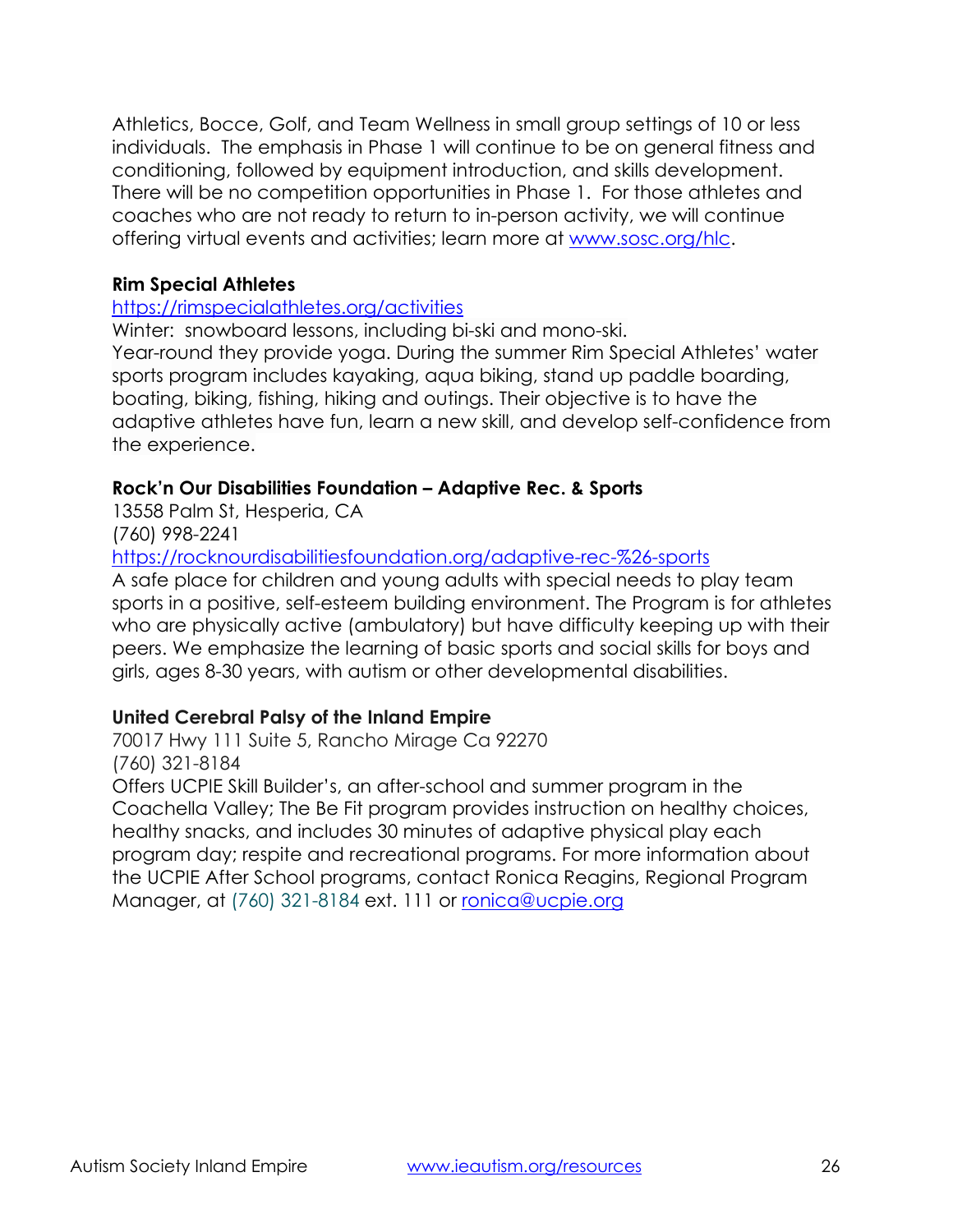# **Swimming**

# **AbilityFirst**

# <https://www.abilityfirst.org/programs/aquatics/>

The Ability First aquatics program offers warm water exercise classes, ideal for promoting joint flexibility, range of motion, muscle tone, group and private swim lessons, as well as open swim times for the entire community.

# **Aquatic Zone**

1138 E. Sixth Street, Corona (951) 739-4300 [www.theaquaticzone.com](http://www.theaquaticzone.com/)

Indoor swim lessons. Offers private lessons and has experience with special needs children. At the heart of the pool is a group of swim instructors that are known for their patience and affection for children.

# **Desert Swim Academy**

Tanya Orozco – Special Needs Swim Lessons 73751 Magnesia Falls Drive Palm Desert Ca (760) 831-9066 www.desertswimacademy.com Desert Swim Academy welcomes all ages and all disabilities.

# **Friends of Center of Individual Development**

#### <https://www.friendsofcid.com/aquatics>

Twinges & Hinges is for adults with physical disabilities, senior citizens, their friends/family, and for people without disabilities. The class consists of gentle stretching, aquatic exercise, and socialization. The exercises help with increasing flexibility, range of motion, decreased pain, and increase self-esteem.

# **Leaps Services " A Hand in Hand Approach"**

#### www.leapsservices.com/

Sports and recreational activities that are fun, competitive, and rewarding for individuals with special needs or disabilities. Through community partnerships we are able offer a comprehensive list of unique programs and events. Our virtual programs have created a safe place where our special needs community can make friends, learn and grow together. We developed a program that allows our community to participate in different classes throughout the week, including weekends, with some days having classes twice a day. Currently offer classes on movement, reading, music, art, cooking and karaoke.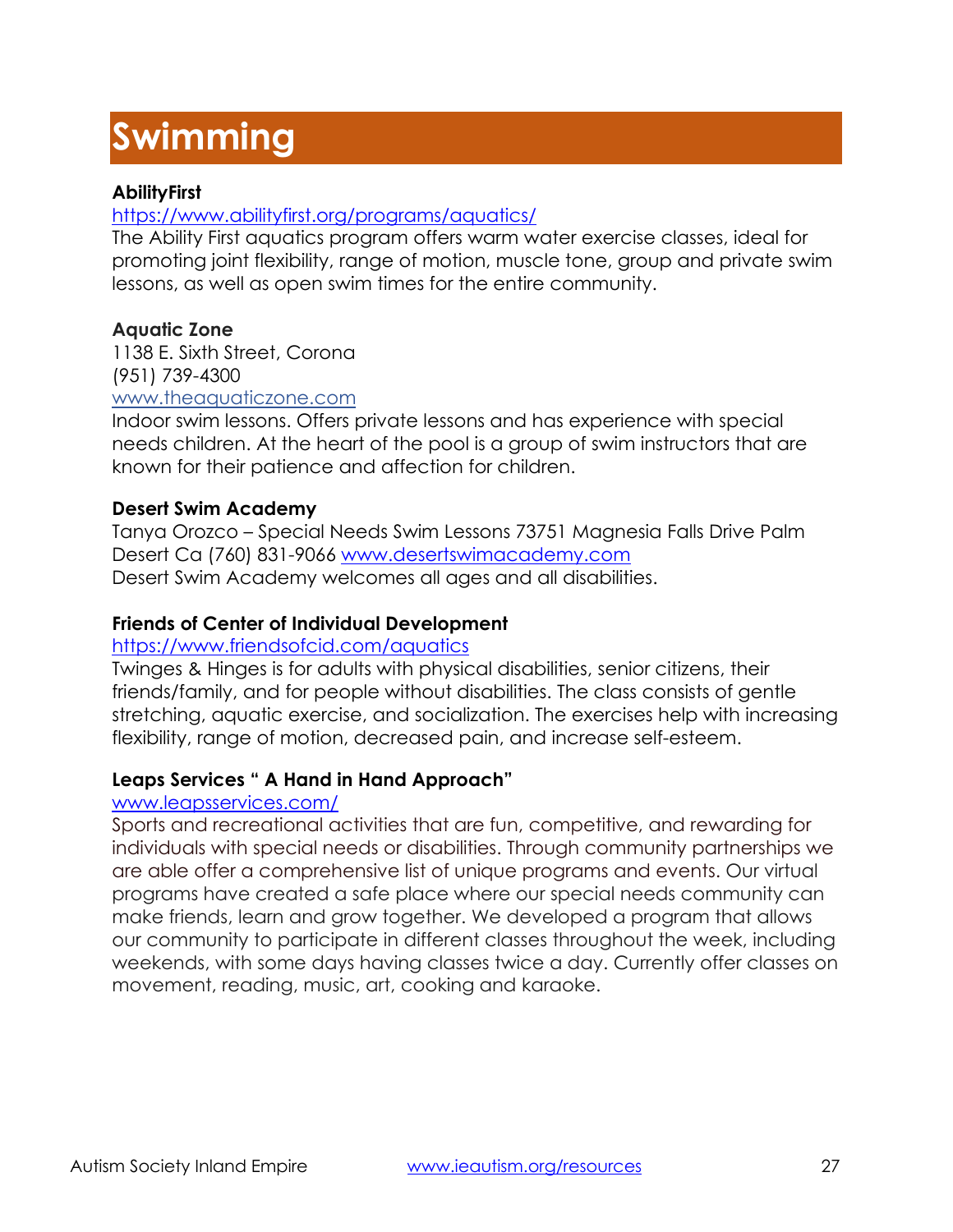#### **Premier Swim Academy**

7827 Haven Ave, Rancho Cucamonga, Ca 91730 (909) 509-5700 <https://premierswimacademy.com/about/>

Indoor, temperature-controlled swim lessons. Our [swim instructors are specially](https://premierswimacademy.com/about/psa-difference/)  [trained,](https://premierswimacademy.com/about/psa-difference/) making private lessons a great option for younger or more developmental children, special needs children

#### **Sun Coast Swim - Sensory Swim/Adapted Aquatic**

Instructor: Pearl Carrera. Please feel free to call or text at (951) 370-3302 <https://suncoastswim.com/programs-pricing/>

Sun Coast Aquatics believes that every child should have the opportunity to benefit from these fundamental skills and enjoy water in a safe and comfortable environment, including children with disabilities and on the autism spectrum.

#### **Swim Safe Aquatics**

32335 Lindenberger Road, Menifee, California 92584 Call/Text: 951-226-7562 Email: [info@swimsafeaquatics.com](mailto:info@swimsafeaquatics.com) [https://swimsafeaquatics.com](https://swimsafeaquatics.com/)

Year-round indoor swim lessons. We specialize in instructing children with Disabilities and/or Special Needs

#### **Tans Private Swim Lessons**

45575 Whistler Ct, Indio, Ca 92201 (760)-609-8906 20 years elite swim instructor. Special Needs students welcome.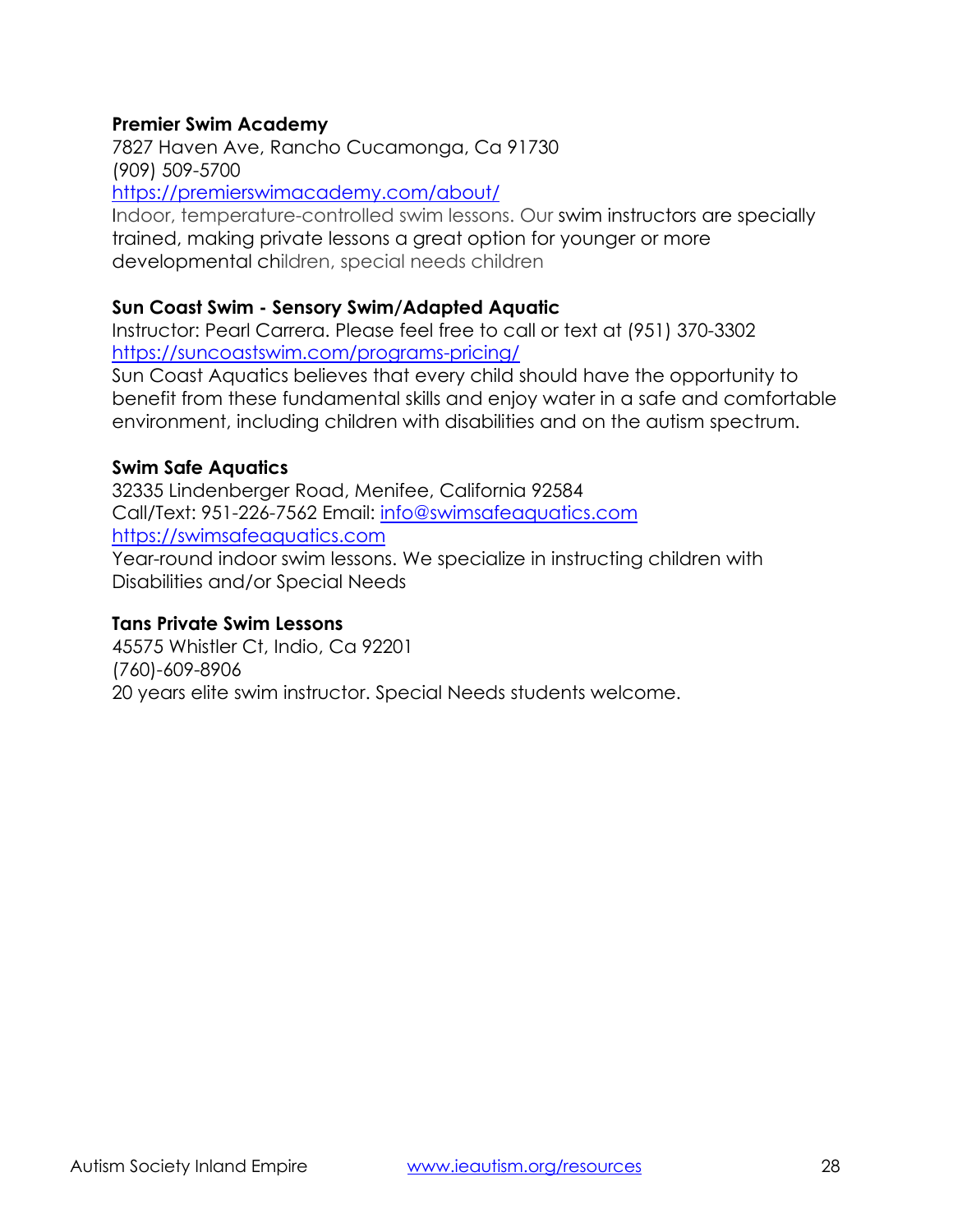# **Teens & Adults**

# **Ability First Claremont Center**

480 South Indian Hill Boulevard, Claremont (909) 621-4727 [www.abilityfirst.org](http://www.abilityfirst.org/)

Provides a variety of programs designed to help people with disabilities to achieve their personal best throughout their lives. Our person-centered programs are grounded in individual choice, autonomy and community participation. We are currently providing daily remote programming and alternate location services to keep participants and families engaged and connected.

# **Autism & Asperger's Empowerment**

# <http://meetup.com/empoweringautism>

A special program designed to empower people on the autism spectrum to reach their full potential in life. Learn how to make friends, learn how to date and talk to people of the opposite gender, learn how to deal with anxiety, and much more. For more information contact: Arman Khodaei 909-996-9706

# **Center for Individual Development (CID)**

8088 Palm Lane, San Bernardino

(909) 384-5426

#### <https://www.friendsofcid.com/programs>

A regional recreation center that focuses on providing recreation programs for people of all ages with physical, developmental and mental disabilities. Seniors and individuals without disabilities are welcome to participate in many of CID programs.

# **City of Corona Adaptive Recreation Program**

Corona

[https://www.coronaca.gov/government/departments/recreation](https://www.coronaca.gov/government/departments/recreation-services/adaptive-recreation)[services/adaptive-recreation](https://www.coronaca.gov/government/departments/recreation-services/adaptive-recreation)

\*Story Hour: Please join us at the library the 1st and 3rd Monday of each month on our Virtual LaRS webpage for a virtual Storytime and passive activities. For those 16 years and older. Free

\*Out of Bounds: Please join us on our Virtual LaRS webpage for a virtual Out of Bounds activity every Thursday at 10:30am for recreational games, crafts or social activities. Free unless otherwise stated.

For additional information on Adaptive programming, please contact Jessica Barlow, Recreation Specialist, at Jessica.Barlow@CoronaCA.gov or (951) 817-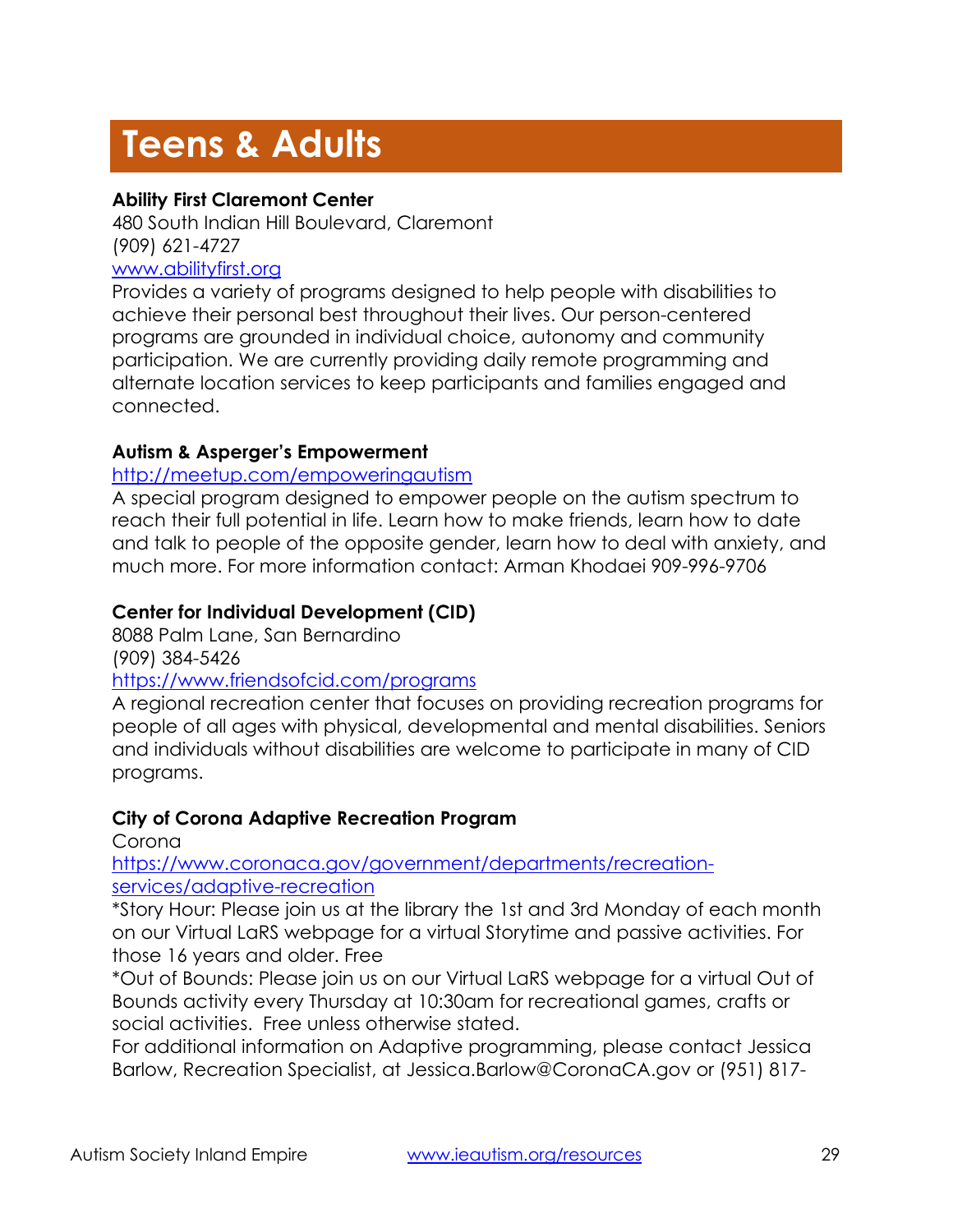5849 or Ashley Arias, Library Assistant, at Ashley.Arias@CoronaCa.gov or 279- 3746.

# **Friendly Stars**, **City of Riverside**

[https://www.riversideca.gov/park\\_rec/programs-sports/adults/friendly-stars](https://www.riversideca.gov/park_rec/programs-sports/adults/friendly-stars-developmentally-disabled-adults-program)[developmentally-disabled-adults-program](https://www.riversideca.gov/park_rec/programs-sports/adults/friendly-stars-developmentally-disabled-adults-program)

Due to the COVID-19 pandemic, all Friendly Stars activities are held virtually. For more information, please call La Sierra Senior Center at (951) 351-6435.

# **Fun Teen Girl Group – Autism Society Inland Empire**

<https://ieautism.org/events/>

This group will be open to girls ages 13 years to 17 years as a safe place for hang out and make friends. Meets every other Thursday virtually. Free but you must RSVP!

#### **Hangout From Home - Inland Regional Center Consumer Advisory Committee**

<https://www.inlandrc.org/pec-events/irc-cac-hangout-from-home/1634821200/> Every Thursday, from 1-2:30pm

Every week, members of the IRC CAC will get together to catch up, ask questions, and hang out in a virtual meeting.

# **Movie Club – Autism Society Inland Empire**

# <https://ieautism.org/events/>

For Teens and Adults. Movie Club is a safe place for movie lovers to watch and discuss movies every other Thursday. You must download Teleparty/Netflix Party before movie club and have a Netflix account to participate. Works on desktop or laptop

# **Party Pardners Program – City of Norco Parks and Recreation**

Norco Senior Center, 2690 Clark Avenue, Norco

(951) 270-5647 or email partypardners@ci.norco.ca.us

<http://www.norco.ca.us/depts/parks/specialneeds/default.asp>

Program for developmentally disabled adults 18 and over. In-person programming has been placed on hold. We will still be offering our "Monthly Fun Packs" and Activity Packets for the time being. We appreciate your patience and look forward to seeing you all very soon again. If you would like to reserve a "Fun Pack," or have any questions or concerns please call us at 951.270.5647 or email partypardners@ci.norco.ca.us.

# **Rancho Group Virtual Hang Out – Autism Society Inland Empire**

# <https://ieautism.org/events/>

This event is intended for independent adults over 18 years old. No parents. You must RSVP.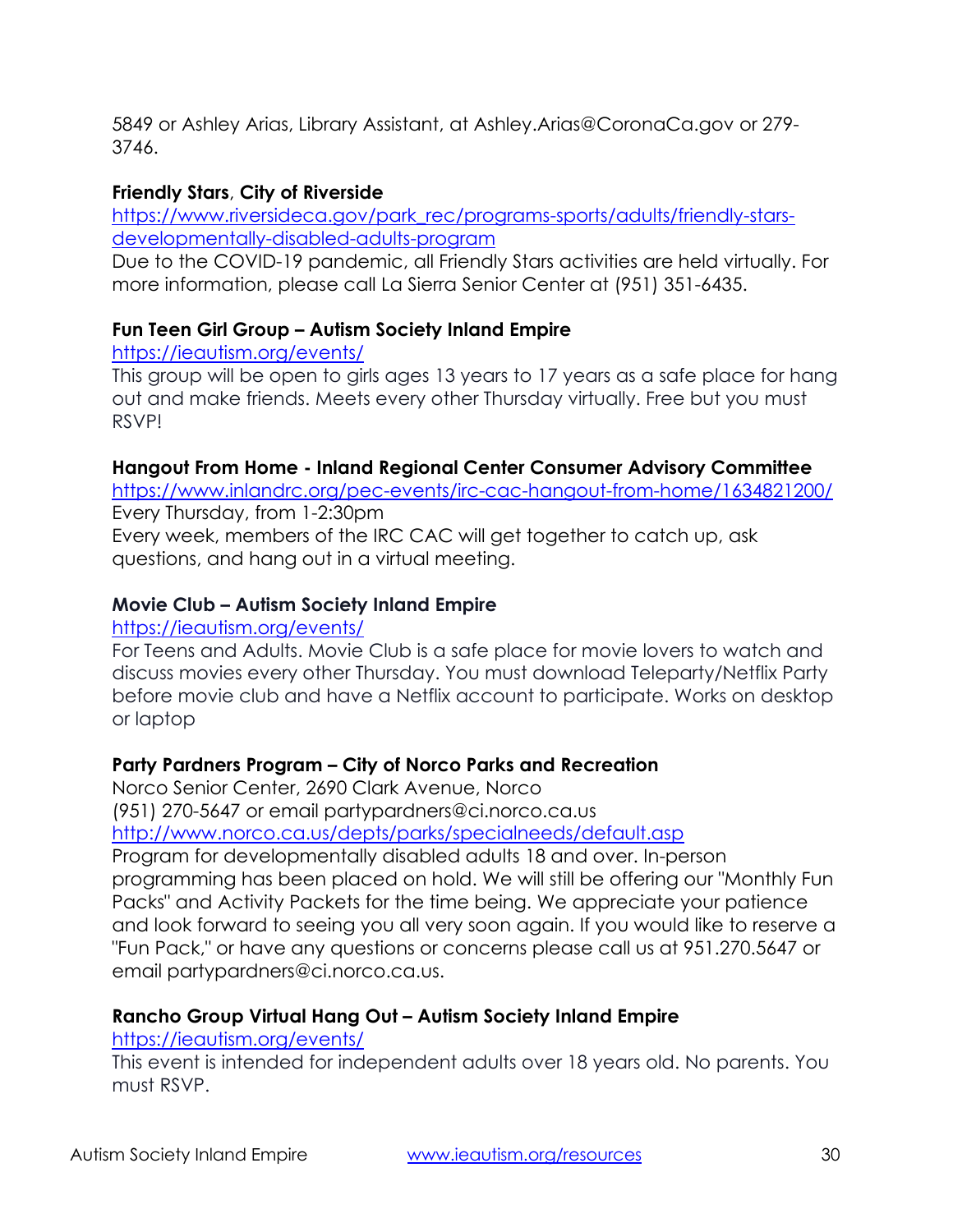# **Virtual Role-Playing Group – Autism Society Inland Empire**

Tabletop Simulator (TTS) from Steam is required to play. Saturdays, 6:30-8:30pm Ages 16+ This event is for individuals who love playing RPG.

#### **Virtual Teen/Adult Group – Autism Society Inland Empire**

Fun, engaging social class for teens and adults to meet new friends, activities, and hang out! Meets every Thursday from 3:00-4:00pm Free but you must RSVP

# **Women's Autism Spectrum Group**

Claremont, Ca

<https://www.meetup.com/WomensASgroup/>

A group for women on the autism spectrum and between the ages of 18 and 35. monthly meetings in which we discuss pertinent and engaging topics and do fun activities. Moreover, we have awesome outings such as going to play mini golf, go kart racing, or hanging out at the mall. This group is for women only.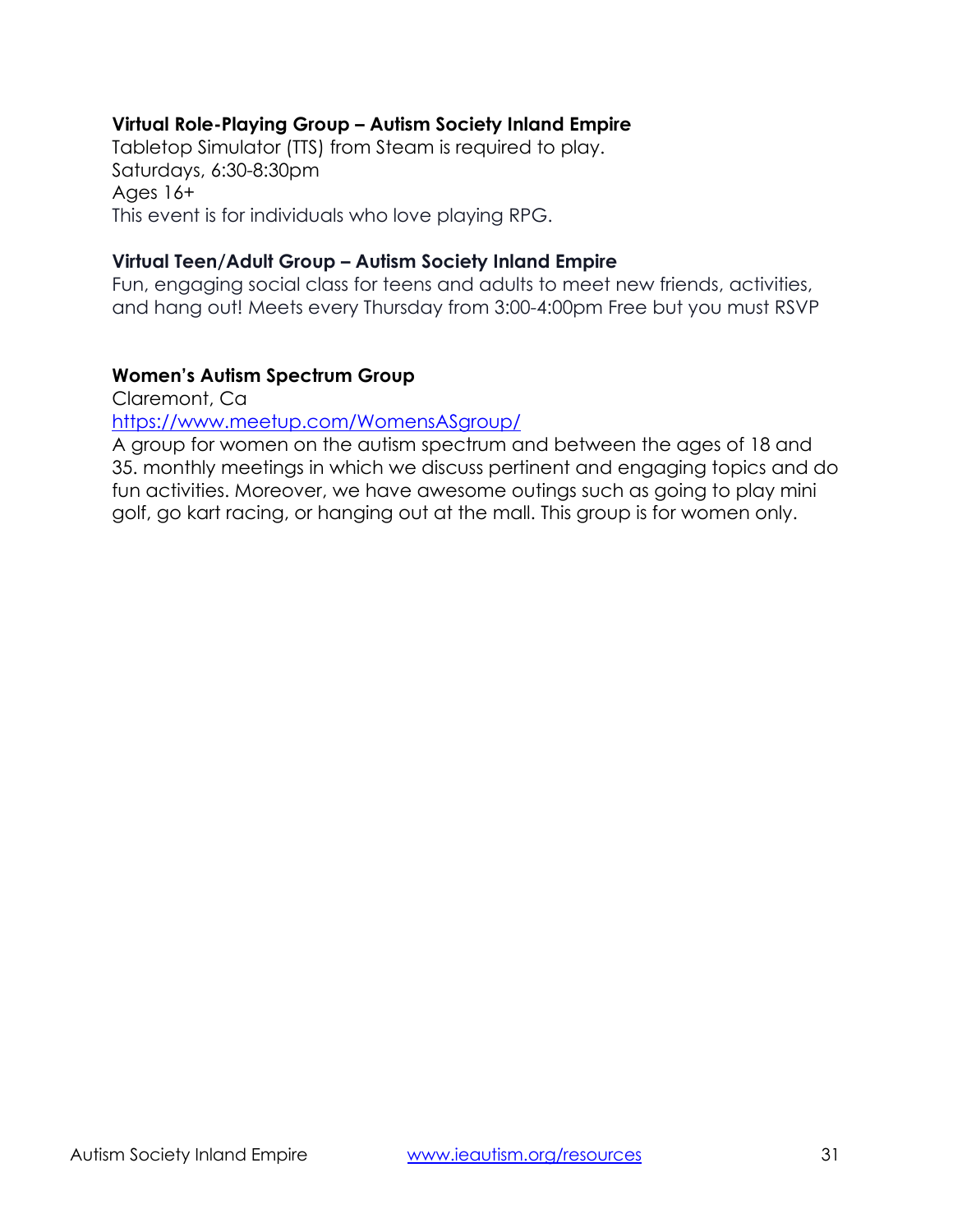# **Trampoline Parks**

#### **Get Air – Indoor Trampoline**

POMONA- The First Saturday of Each Month 8am-10am<https://getairsports.com/pomona/events/special-needs/> PALM DESERT- The First Saturday of Each Month 8am-10am<https://getairsports.com/palm-desert/events/special-needs/>

We offer a dedicated time just for jumpers with special needs. Music is played at a lower volume and the park's atmosphere is calmer. One parent or guardian can support jumpers on the trampoline for free. Siblings of jumpers are welcome to jump for the same price but should be more careful during this time.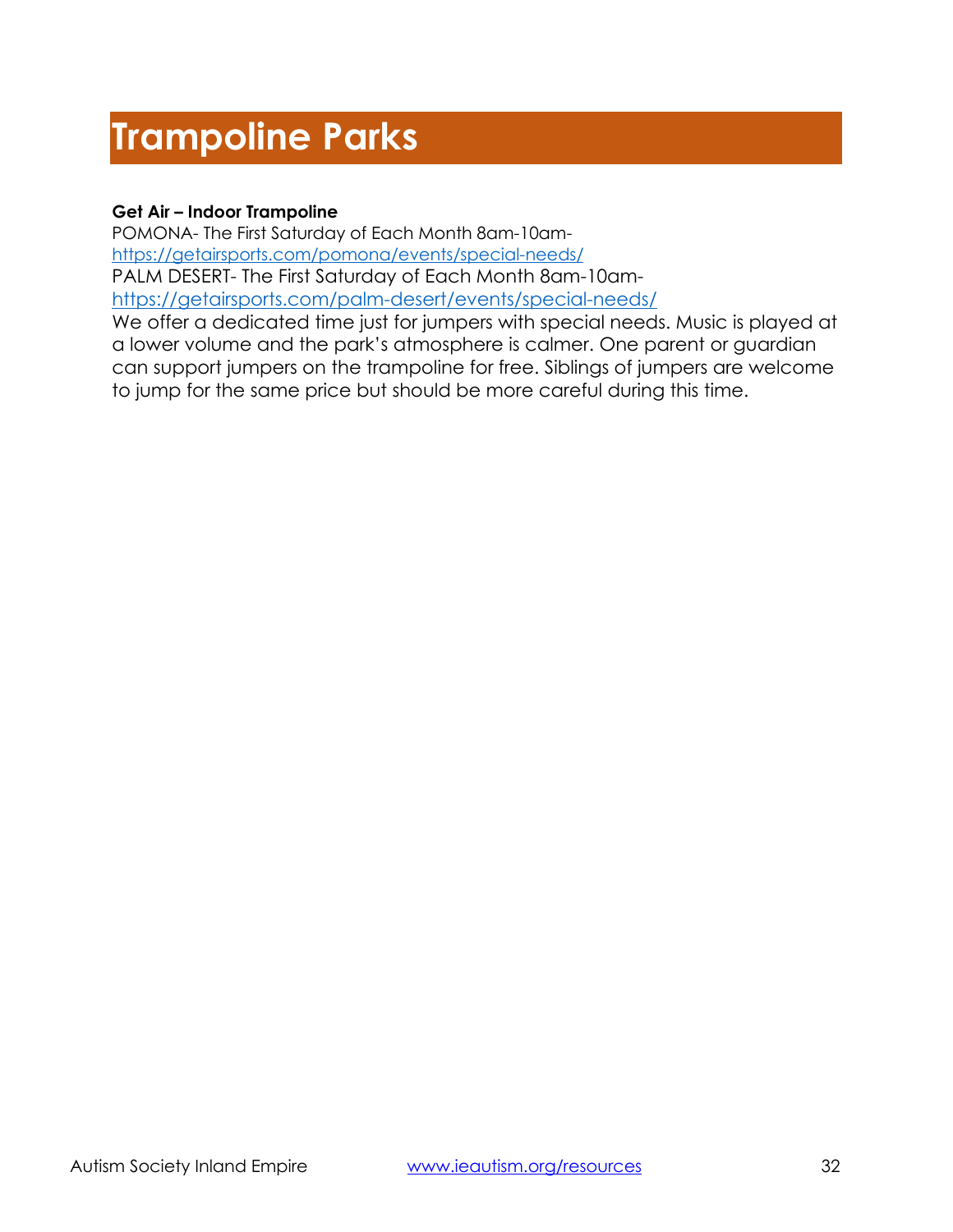# **Volleyball**

#### **Nothing But Nets Volleyball**

<https://specialforcessports.com/special-forces-sports-day-event-details/> We are excited to partner with Forza1 Volleyball Club. They have two locations in the Inland Empire: Ontario (North) at Forza1 North Volleyball from 4-5PM starting Sept 27th and Winchester (South) at Forza One Performance Center from 7:30-8:30PM starting Oct 4.